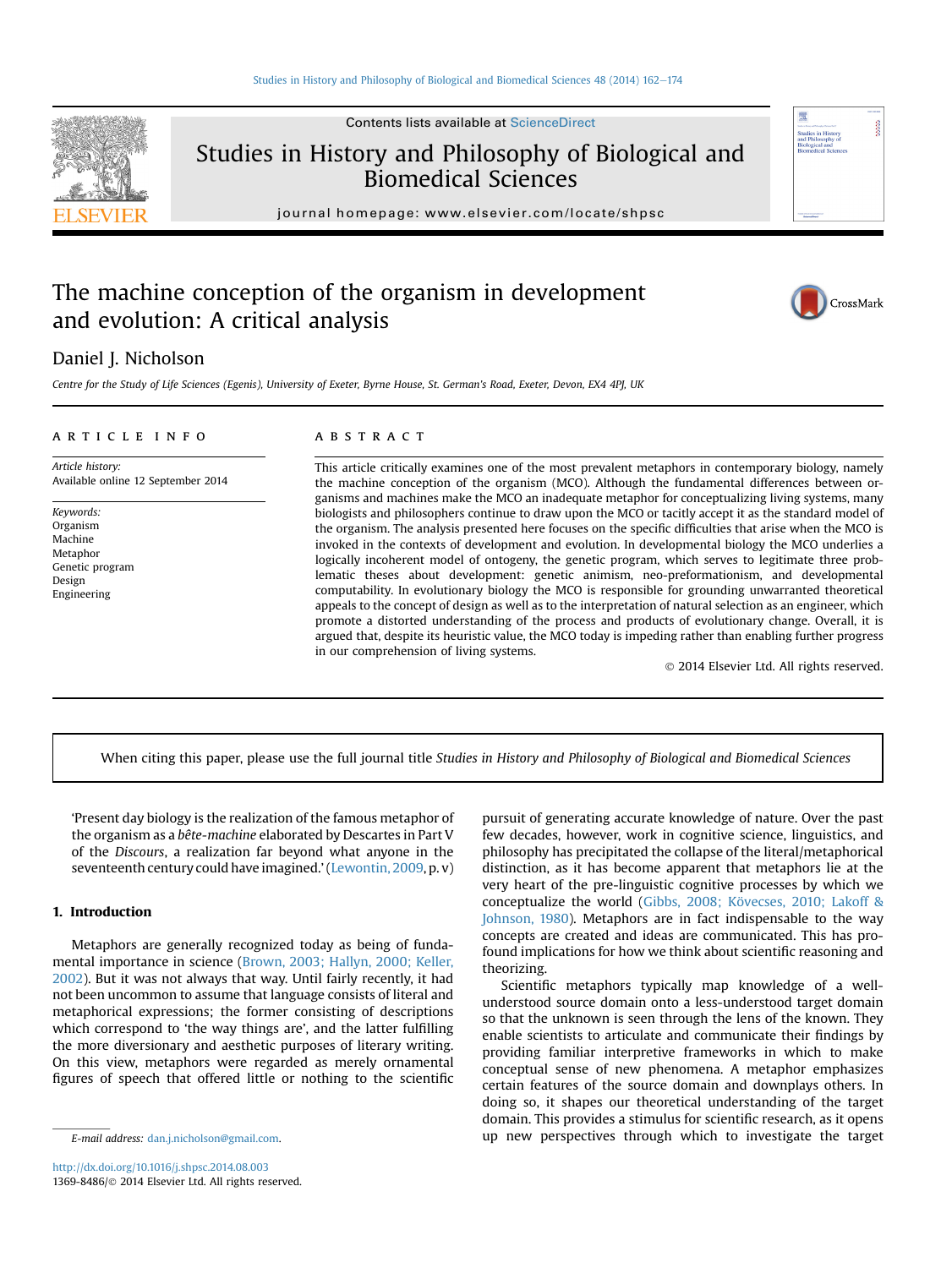domain. At the same time, metaphors can have a detrimental effect, as they can bias the way in which we think about the target domain and prevent us from directing our attention towards other potentially more productive ways of studying it. So although appealing to metaphors in scientific practice may well be inevitable, the choice of what metaphor is used in any given context matters a great deal.

We can distinguish three major roles for metaphors in science, namely theoretical, heuristic, and rhetorical functions. Metaphors with a theoretical function are central to scientific understanding, as they provide the foundation for the conceptualization, representation, and explanation of the target domain. Metaphors with a heuristic function are central to scientific discovery, as they serve as methodological tools that conveniently abstract or idealize aspects of the target domain in order to facilitate its empirical investigation. Finally, metaphors with a rhetorical function are central to scientific communication, as they act as pedagogical devices that inform and educate non-specialist audiences about the target domain. The most pervasive scientific metaphors perform all three functions.

One such metaphor is the machine conception of the organism (MCO, hereafter), which has an illustrious intellectual pedigree stretching all the way back to René Descartes, and which many regard today as 'perhaps the most powerful conceptual tool of modern biology' [\(Konopka, 2002,](#page-11-0) p. 398). Although the MCO has proven itself to be of considerable heuristic value (e.g., anatomical structures are profitably investigated as if they were mechanical contrivances), as well as of some limited rhetorical use (e.g., biology students learn about metabolic processes by visualizing the cell as a miniature biochemical factory), it is far less obvious that the MCO provides an adequate theory of living systems [\(Kirschner, Gerhart,](#page-11-0) [& Mitchison, 2000; Lewontin, 2000a; Rosen, 1991; Woese, 2004\)](#page-11-0). From a theoretical perspective, the adequacy of the MCO relies on establishing a clear ontological correspondence between organisms and machines. Of course, we know that Descartes himself saw no problems in assimilating organisms to machines, as for him all that was natural was also mechanical, and consequently any differences between animals and man-made artifacts were purely quantitative rather than qualitative ([Des Chene, 2001; Vaccari, 2008\)](#page-11-0). But as today we are no longer bound by the stringent metaphysical commitments of seventeenth-century mechanicist natural philosophy, what do we actually find when we compare organisms and machines?

In previous work ([Nicholson, 2013\)](#page-11-0) I have argued at length that despite some interesting similarities, organisms and machines are fundamentally different kinds of systems. Although both organisms and machines operate towards the attainment of particular ends-that is, both are purposive systems-the former are intrinsically purposive whereas the latter are extrinsically purposive. A machine is extrinsically purposive in the sense that it works towards an end that is external to itself; that is, it does not serve its own interests but those of its maker or user. An organism, on the other hand, is intrinsically purposive in the sense that its activities are directed towards the maintenance of its own organization; that is, it acts on its own behalf. The intrinsic purposiveness of organisms is grounded on the fact that they are self-organizing, selfproducing, self-maintaining, and self-regenerating. Conversely, the extrinsic purposiveness of machines is grounded on the fact that they are organized, assembled, maintained, and repaired by external agents. Even though machines and organisms both exhibit organized complexity and structural integrity, in a machine the parts are causally independent of, and temporally antecedent to, the whole they constitute. Although the parts acquire their function by virtue of being present in the machine as a whole, they retain their own distinctive properties regardless of whether or not they are integrated in the whole. By contrast, the parts in an organism are neither causally independent of, nor temporally antecedent to, the whole they constitute. Instead, they exist in a relation of collective interdependence, relying on one another for their generation, maintenance, and renewal. An organism maintains its integrity and autonomy as a whole by regulating, repairing, and regenerating its parts, whereas a machine relies on outside intervention not just for its construction and assembly, but also for its maintenance and repair.

Because organisms and machines differ fundamentally in their internal organizational dynamics, the MCO fails to provide an appropriate theoretical understanding of what living systems are. Nevertheless, despite its increasingly apparent shortcomings as a biological theory, the MCO continues to exert a dominant influence on how biologists think about living systems. The reason is that the MCO is so deeply engrained in the minds of many biologists that it has more or less faded into the background, becoming a tacit, higher-order assumption that frames more specific, local projects in different areas of biology. In this respect, the MCO constitutes what [Konopka \(2002,](#page-11-0) p. 398) calls a 'grand metaphor' and [Ruse \(2010,](#page-11-0) p. 24) dubs a 'root metaphor', that is, a metaphor so pervasive that it gives rise to ancillary 'submetaphors' that shape the form explanations take in particular fields of inquiry.

This paper extends the philosophical critique of the MCO presented in [Nicholson \(2013\)](#page-11-0) by critically analyzing the remarkably disparate ways in which the MCO manifests itself in two major areas of biology: development and evolution. In developmental biology, the MCO is primarily instantiated by the genetic program model of ontogeny, whereas in evolutionary biology it is embodied in the idea of design and the related conception of natural selection as an engineer. Although the concepts of genetic program and design have received considerable attention by biologists and philosophers in recent years, what has not been sufficiently recognized is that these notions are in fact submetaphors of the MCO. The justification of their postulation stems from a tacit, uncritical acceptance of the MCO. This is of paramount importance because it is only by realizing that they constitute different instantiations of the MCO that we can truly understand why these notions prove to be so problematic upon close examination. Exposing their connection to the MCO will enable us to bring together under a unified theoretical perspective the array of difficulties that arise when these submetaphors are interpreted theoretically. In turn, this will provide powerful additional reasons for dispensing with the MCO as a general theory of living systems.

#### 2. The MCO in developmental biology

Since the seventeenth century, the phenomenon of embryological development has constituted one of the most formidable challenges for mechanicists who, following Descartes, have wanted to advance biological understanding using the MCO as a theoretical foundation. It is not difficult to see why. Organisms and machines come into existence by radically different means. A machine comes into being by the assembly of pre-existing components. An organism does not. In an organism, the existence of the parts does not precede that of the whole. Organismic parts only acquire their respective identities qua parts as the whole progressively develops from an originally undifferentiated yet already integrated system. Embryogenesis is a 'top-down' process, whereas machine assembly is decidedly 'bottom-up'.

Faced with such a fundamental disparity, the early mechanicists dealt with the problem of developmental differentiation by simply ignoring it. Rather than considering how novel morphological structures emerge progressively during ontogeny, they postulated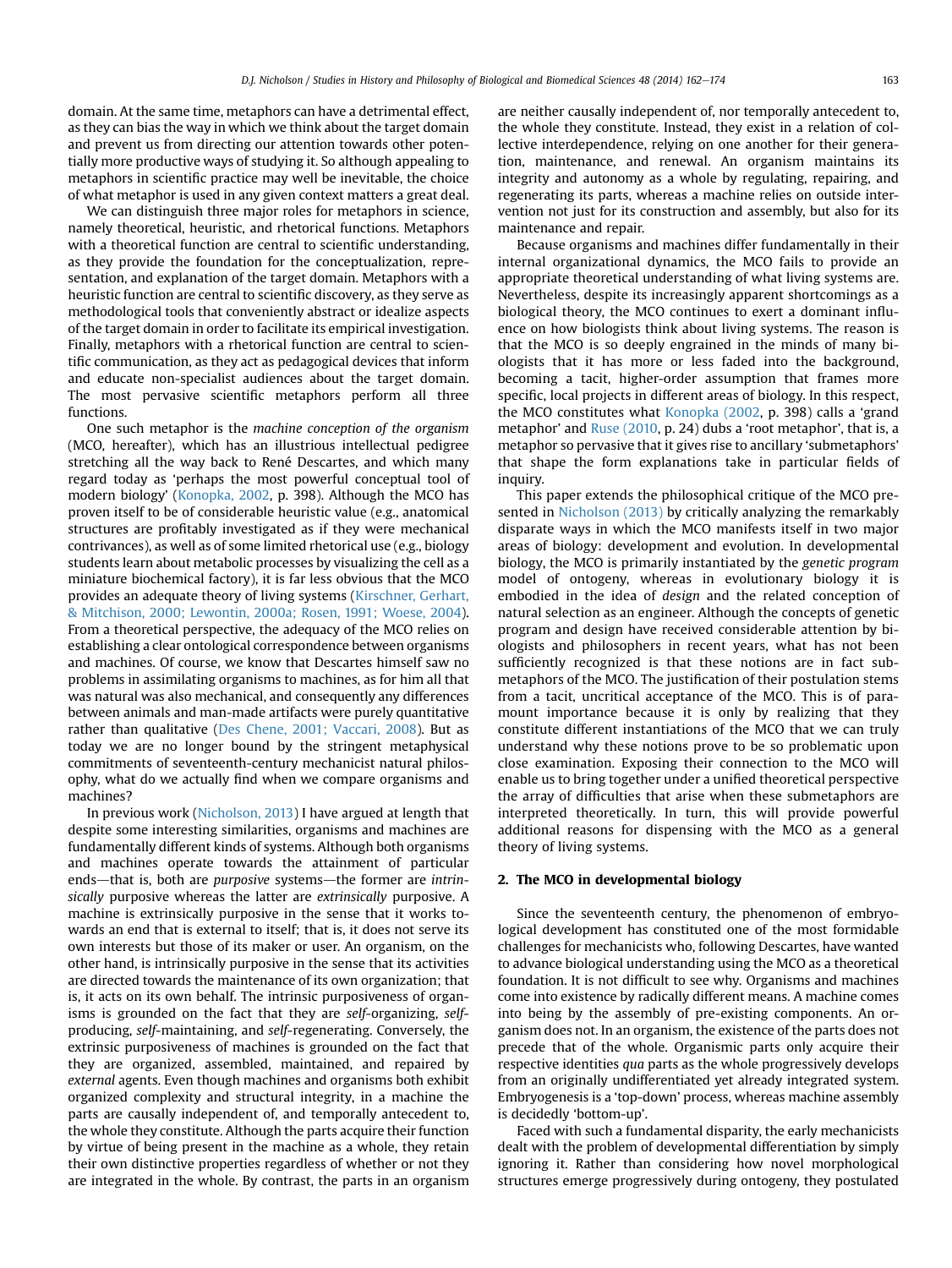that the structure of the adult organism is already present in miniature form as a 'homunculus' in either the egg or the sperm, where it remains in an inert state awaiting activation through fertilization. Upon this event, the germ is set into a growth phase and gradually expands until it acquires its final size. In this view, the process of development consists simply in the mechanical enlargement of the adult structure already articulated in the germ. This is the doctrine of preformation, and for a long time it provided the only means of reconciling descriptions of organismic development with the explanatory principles of mechanicist natural philosophy ([Roe, 1981; Smith, 2006\)](#page-11-0). Eventually, increasingly detailed observations of embryogenesis in the nineteenth century ruled out crude preformationist hypotheses as plausible explanations, but preformationist thinking was never really purged from developmental biology (see, e.g., [Hertwig, 1900](#page-11-0)).

The situation changed considerably in the mid-twentieth century with the advent of modern computing and the introduction of the conceptual distinction between software and hardware. This theoretical innovation enabled the construction of a new kind of machine, the computer, which contains algorithmic sequences of coded instructions—or programs—that are executed by a central processing unit. In a computer, the software is totally independent from the hardware that runs it. A program can be transferred from one computer and run in another. Moreover, the execution of a program is always carried out in exactly the same fashion, regardless of the number of times it is run and of the hardware that runs it. The computer is thus a machine with Cartesian and Laplacian overtones. It is Cartesian because the software/hardware distinction echoes the soul/body dualism: the computer has an immaterial 'soul' (the software) that governs the operations of a material 'body' (the hardware). And it is Laplacian because the execution of a program is completely deterministic and fully predictable, at least in principle. These and other features made the computer a very attractive theoretical model for those concerned with elucidating the role of genes in development in the early days of molecular biology.<sup>1</sup>

It is in this context that one of the most influential instantiations of the MCO in modern biology came into being, namely the metaphor of the 'genetic program'. This notion, proposed simultaneously by [Jacob and Monod \(1961\)](#page-11-0) and [Mayr \(1961\)](#page-11-0), 'has come to be widely regarded as a fundamental explanatory concept for biological development—if not the fundamental concept' [\(Keller,](#page-11-0) [2000a,](#page-11-0) p. 74). In explaining the motivations for its formulation, [Jacob \(1973,](#page-11-0) p. 9) plainly acknowledged the link to the MCO: 'The programme is a model borrowed from electronic computers. It equates the genetic material of an egg with the magnetic tape of a computer'. According to Jacob, 'everything urges one to compare the logic of heredity to that of a computer. Rarely has a model suggested by a particular epoch proved to be more faithful' ([Jacob,](#page-11-0) [1973,](#page-11-0) p. 265). [Mayr \(1982](#page-11-0), p. 55) was no less explicit: 'All organisms possess a historically evolved genetic program, coded in the DNA of the nucleus of the zygote [...] Nothing comparable to it exists in the inanimate world, except for manmade computers'. In Mayr'[s \(1997,](#page-11-0) p. 123) words, 'the genetic program is the underlying factor of everything organisms do. It plays a decisive role in laying down the structure of an organism, its development, its functions, and its activities'.

The idea that organisms contain a genetic program that determines development in the same way that the operations of a computer are determined by its programs captured biologists' imagination almost immediately after its formulation (see, e.g., [Blow, 1962](#page-10-0)). It introduced a new way of thinking about development that resonated strongly which recent advances in computer science, and which offered significant advantages over earlier models of gene action. More importantly, it appeared to make conceptual sense of new findings about gene regulation [\(Keller,](#page-11-0) [2000a\)](#page-11-0). As a result, the genetic program model became central to the organization of research into the molecular basis of development in the 1960s and 1970s. Sydney Brenner, for instance, who spearheaded the use of the worm Caenorhabditis elegans as a model organism, sought to establish the causal link between genes and behaviour by uncovering the logical structure of the developmental computations performed by the worm's nervous system according to the specifications of its genetic program [\(de Chadarevian, 1998\)](#page-10-0).

More recently, the discovery of gene rearrangements, nested genes, alternative promoters, alternative splicing, RNA editing, frameshifting, alternate stop codons, and various other posttranscriptional and post-translational processing mechanisms have complicated the straightforward view of genes as 'codescripts' for phenotypic traits (but see [Brenner, 2012\)](#page-10-0). This has prompted the extension of the program metaphor so as to encompass not only the DNA sequences that code for transcription and translation but also those that are recognized by binding factors during gene expression (i.e., enhancers, promoters, activator and repressor binding sites, etc.). In turn, this has led to the notion of 'gene regulatory networks' (GRNs, hereafter), which 'control expression of the genes required to execute each developmental episode' ([Davidson, McClay, & Hood, 2003](#page-11-0), p. 1475). GRNs provide the source code for development, as they are 'where the logic instructions that encode development physically reside' ([Davidson,](#page-11-0) [2009a](#page-11-0), p. 248). The rise of GRN biology has served to strengthen the popularity of the genetic program model. Indeed, Eric Davidson-widely recognized as the leading GRN researcher-explicitly defines development as 'the execution of the genetic program for construction of a given species of organism' ([Davidson, 2006,](#page-11-0) p. 16).

Today, the genetic program is everywhere. It appears in biology textbooks, such as when organisms are said to be 'governed by the laws of physics and chemistry as well as a genetic program' ([Hartwell, Hood, Goldberg, & Silver, 2011,](#page-11-0) p. 3). It is present in the technical literature, such as when claims are made that 'a cell can be seen as a computer (a machine expressing a program)' ([Danchin,](#page-11-0) [2009](#page-11-0), p. 3). And it is also prominently featured in works of popular science. In one of the most memorable phrases of Richard Dawkins' hugely influential The Selfish Gene, organisms are described as 'survival machines—robot vehicles blindly programmed to preserve the selfish molecules known as genes' [\(Dawkins, 1976,](#page-11-0) p. x, my emphasis). Even some philosophers of biology, who should probably know better, have enthusiastically defended the reality of the genetic program:

[T]he genes program the embryo in the same way that the hardware in an automobile assembly plant's robots' central processing units realize a program that enable them to weld

<sup>1</sup> Even before DNA was conclusively identified as the hereditary material, Erwin Schrödinger in his short book What is Life? had already characterized the chromosome as a structure bearing a 'code-script' for the architecture of the organism. Interestingly, the Laplacian connotations of the metaphor had not escaped him: 'It is these chromosomes [.] that contain in some kind of code-script the entire pattern of the individual's future development and of its functioning in the mature state.  $[...]$  In calling the structure of the chromosome fibres a code-script we mean that the all-penetrating mind, once conceived by Laplace, to which every causal connection lay immediately open, could tell from their structure whether the egg would develop, under suitable conditions, into a black cock or into a speckled hen, into a fly or a maize plant, a rhododendron, a beetle, a mouse or a woman. [...] But the term code-script is, of course, too narrow. The chromosome structures are at the same time instrumental in bringing about the development they foreshadow. They are law-code and executive power-or, to use another simile, they are architect's plan and builder's craft-in one' ([Schrödinger, 1944](#page-11-0), pp. 22-23).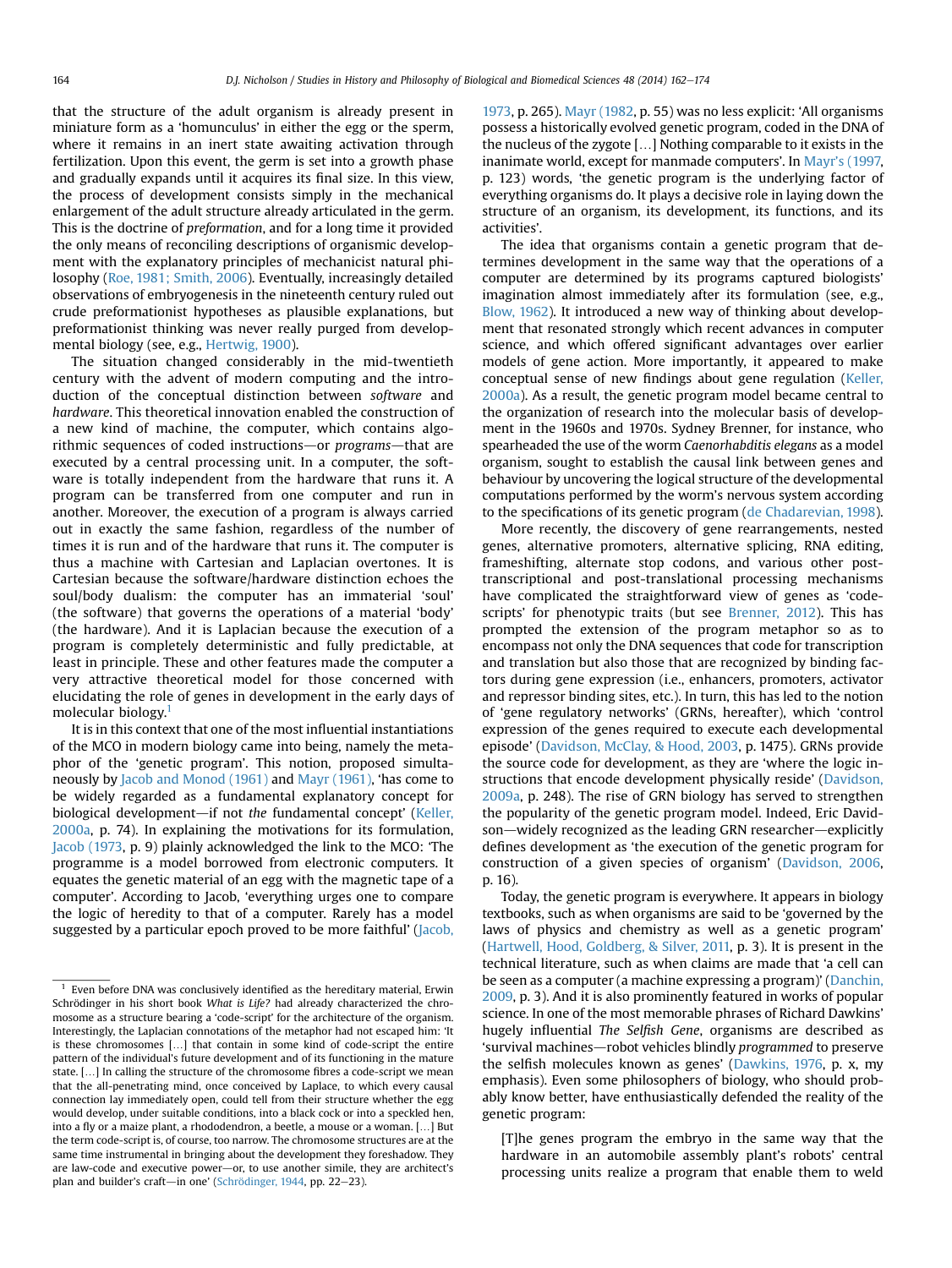chassis without human supervision and more accurately than any human can perform this task. This latter thesis requires no philosophical defense. It is obvious to any one who examines the available accounts of the embryological development of, say, the Drosophila. [\(Rosenberg, 2005](#page-11-0), p. 345)

Before turning to consider the numerous difficulties with the genetic program model, let us briefly review the reasons why it has proven to be such an attractive notion. First of all, being an instantiation of the MCO, the genetic program metaphor appeals directly to our everyday familiarity with machines. Supposing that embryological development is governed by a program is quite reasonable, according to [Nijhout \(1990,](#page-11-0) p. 443), because 'we would have designed such a system that way'.<sup>2</sup> Another reason is that it captures our intuitions about development rather well, particularly the regularity, reliability, and orderliness of the process. A further reason is that it provides a firm foundation upon which to anchor other theoretical postulates, such as the 'central dogma' of molecular biology. It even serves to unify the two major branches of biology Mayr distinguishes: proximate biology and ultimate (or evolutionary) biology. 'Proximate causes have to do with the decoding of the program of a given individual; evolutionary causes have to do with the changes of genetic programs through time, and with the reasons for these changes' [\(Mayr, 1982,](#page-11-0) p. 68). Finally, and perhaps most importantly, it subjugates the intimidating complexity of embryogenesis by placing the entire explanatory burden on a relatively stable, epistemically tractable entity: a one-dimensional digital code that can be replicated, modified, and transplanted from one individual to another. In this way, the genetic program reduces the thorny problem of ontogeny to the characterization of a set of instructions that dictate the production of the body.

The most serious problem with the genetic program model of development is that it is logically incoherent. To understand why this is so, let us consider again the inadequacy of the organismmachine analogy that grounds the MCO (and by implication the genetic program metaphor as well). As we saw in the Introduction (see [Nicholson, 2013](#page-11-0) for a full analysis), organisms are intrinsically purposive whereas machines are extrinsically purposive. This distinction reflects, among other things, the fact that organisms organize and produce themselves, whereas machines—including computers-are organized and assembled by external agents. As we will now see, this essential difference renders the theoretical transposition of the software/hardware distinction from computer science onto developmental biology inappropriate and misleading, if not altogether nonsensical.

Recall that, in a computer, the hardware (the material parts of the machine such as circuits, disks, and wiring) and the software (the various programs that are executed by the machine) are totally independent. The machinery of a computer must already be assembled by an external agent before a program can be run on it—it is not itself a product of the program. Now compare this to what happens in development. Here, the output of the program is the organism itself. This means that the software (the genetic program) is responsible for producing and assembling the hardware (the organism). Yet throughout this process, it is the developing organism itself that has to be executing the program. In other words, the hardware runs the software whilst the software is

simultaneously generating the hardware! Thus, thinking about the relation between software and hardware in the context of development leads to a paradox, as the genetic program requires its own output to be executed [\(Coen, 1999](#page-10-0), chap. 1). $3$ 

In addition to being conceptually inconsistent, the widespread adoption of the genetic program metaphor has been directly responsible for the legitimation and dissemination of three deeply problematic theses concerning the role of genes in development. These are:

- (a) Genetic animism: genes initiate, direct, and control the developmental process
- (b) Neo-preformationism: developmental information is encoded in the genes
- (c) Developmental computability: complete knowledge of how genes interact during development will enable us to 'compute the embryo'.

Let us examine the difficulties with each of these theses in turn. The problem with genetic animism is that it implies an attribution of causal agency to genes that they simply do not possess on their own. It is difficult to see how genes could be responsible for initiating and directing the execution of the developmental process given that DNA is not an inherently active molecule, but rather requires activation from without. Indeed, without the highly structured cellular environment, DNA is inert, relatively unstructured, and non-functional. In spite of this, genetic animism language pervades both the technical and popular genetics literature. As Lewontin poignantly observes:

Genes are said to be 'self-replicating,' they engage in 'gene action,' they 'make' proteins, they are 'turned on' or 'turned off' by 'regulatory' DNA. But none of this is true. Genes are certainly not 'self-replicating.' New DNA strands are synthesized by a complex cell machinery (another metaphor!) consisting of proteins that use the old DNA strands as templates. We do not speak of manuscripts 'self-replicating' in a photocopy machine. Genes 'do' nothing, they 'make' nothing, they cannot be 'turned on' or 'turned off' like a light or a water tap, because no energy or material is flowing through them. DNA is among the most inert and nonreactive of organic molecules [\(Lewontin, 2000b,](#page-11-0) pp. xii-xiii).

Genetic animism promotes the misunderstanding that DNA stands in contradistinction to the rest of the components in a cell by virtue of its ability to exert executive power over cellular operations. In reality DNA is only functional when it is embedded in the context of an already present, intricately organized cell. It is only in the presence of a pre-existing cellular apparatus that any talk of 'gene action' can even make sense. And what is more, the origin of that cellular apparatus cannot be traced back to the genes. Though DNA provides a template of one-dimensional information for the amino acid sequence of proteins, many cellular structures such as membrane-bound organelles, as well as the plasma membrane itself, are the only template for their own replication; that is, they are the only source of 'information' for their own three-

<sup>&</sup>lt;sup>2</sup> Stubblefi[eld \(1986](#page-12-0), p. 142) goes further, contending that it would have been impossible to understand the molecular basis of development prior to the invention of computers because '[w]e needed computers [...] to experience the complex problem of programming a logic machine before we could be able to recognize such an apparatus in cells'.

<sup>&</sup>lt;sup>3</sup> Of course, one could avoid the paradox by reformulating the concepts of software and hardware so that it was no longer necessary to theoretically conceive them as separate entities (as they are understood in computer science). The trouble with going down this route is that it would require giving up the very properties that make computers distinctive in the first place, thereby defeating the whole purpose of using computers to shed light on development.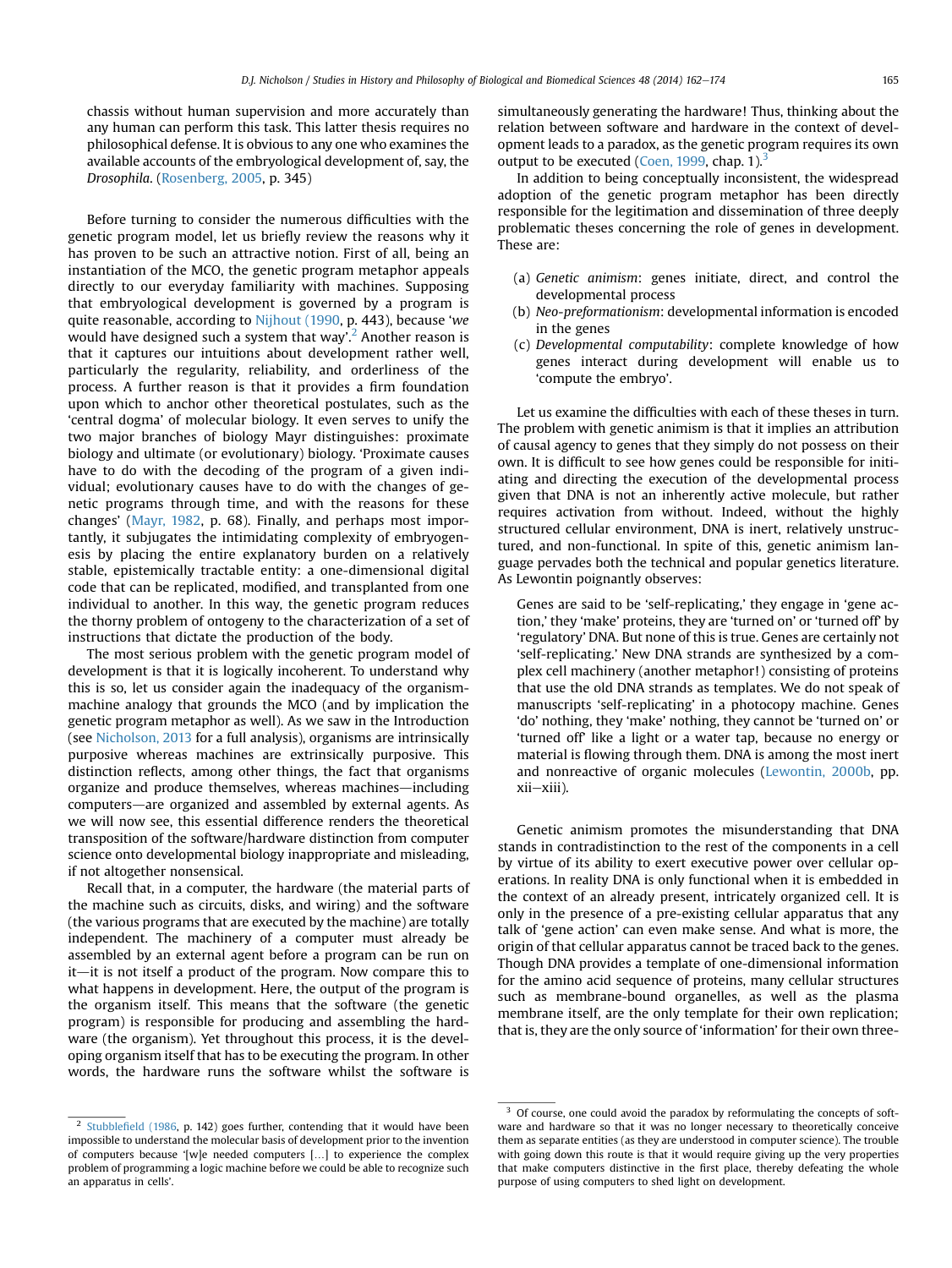dimensional structure. Proteins do get incorporated into them, but they are always already present [\(Moss, 1992, 2002\)](#page-11-0).<sup>4</sup>

Despite what the genetic program metaphor suggests, genes do not initiate, direct, or control development (or any other process, for that matter). When biologists speak of genes in that way, a close examination of the specific empirical details usually suffices to dispel the validity of such characterizations. For example, the 'eyeless' gene of Drosophila melanogaster was famously described by its discoverers as 'a master control gene for eye morphogenesis' ([Halder, Callaerts, & Gehring, 1995,](#page-11-0) p. 1792). They had found that the expression of this gene appeared to be responsible for triggering a massive cascade of molecular reactions that ultimately results in the formation of eyes. $5$  This is what prompted them to refer to it as a 'master control gene'. However, as [Burian \(2005,](#page-10-0) pp.  $221-225$ ) has pointed out, they could just as well have described it as a 'switch gene' (i.e., a gene whose expression sets off a cascade of events). There was no need to resort to such theoretically (and ideologically) loaded language—especially considering the fact that 'genetic switches' are often activated by environmental stimuli. Such genetic animism tropes, stemming as they do from the Cartesian soul/body dualism connotations of the software/hardware distinction we noted earlier, are unnecessary and unhelpful, as they only serve to mislead other biologists (and the public at large) about the actual role genes play in development.

The thesis of neo-preformationism is expressed every time biologists say that genes 'code for' phenotypic traits; a claim that is substantiated only by atypical, pathological cases in which the complexities of the genotype-phenotype map can be effectively ignored. It is also manifested when developmental biology is described as 'the study of how information in the genome is translated into adult structure' [\(Maynard Smith, 2000,](#page-11-0) p. 177). $<sup>6</sup>$ </sup> Neo-preformationism is implicit even in the use of the term 'development', which is itself a metaphor that carries with it a prior commitment to the nature of the process it designates. The word 'development' tends to refer to the unfolding or unrolling of something that is already present; a making manifest of what is already immanent. What is reflected in the modern biological usage of 'development' (as opposed to the older Aristotelian term 'generation') is a tacit endorsement of the view that the ontogeny of an organism is specified and determined by its constitution ([Lewontin, 2000a](#page-11-0), p. 5).

The term 'neo-preformationism' of course alludes to the early modern mechanicist doctrine we discussed at the start of this section, which postulated that a miniature version of the fully formed adult is encased in the germ. Neo-preformationism is more subtle: the organism is not preformed in the germ, but the information that programs its development is preformed in its genes.<sup>7</sup>

The genome is thus assumed to contain all the information required to specify the phenotypic outcome of development. One disturbing consequence of neo-preformationism is that it eliminates the need for real developmental biology ([Grif](#page-11-0)fiths [& Neumann-Held, 1999\)](#page-11-0). If developmental information is really encoded in a genetic program, the intricacies of the embryological process are of little importance. All that one needs to know is already in the DNA.

The problem with neo-preformationism is that the information required for making an organism is not actually preformed in the DNA. Instead, it emerges progressively through the dynamic interaction of DNA with proteins, metabolites, and other cellular components, as well as with the cellular, extracellular, and extraorganismic environments (Griffi[ths & Knight, 1998; Oyama, 2000;](#page-11-0) Oyama, Griffi[ths, & Gray, 2001\)](#page-11-0). Ontogeny is not the gradual unfolding of the organism from a predetermined genetic program, as the very term 'development' misleadingly suggests. It is a highly dynamic and heterogeneous process involving the confluence of numerous intersecting causal factors, only some of which have their physical basis in the organism's genome.

The propensity to neglect the crucial role of the environment in shaping developmental outcomes is another consequence of assimilating the development of an organism to the programmed operation of a computer. In a computer, the independence of software and hardware means that the same program is always executed in exactly the same way regardless of the system that runs it. In contrast, when organisms with a similar genotype find themselves in dissimilar environments they tend to develop differently. This is because the developmental deployment of genetic material is highly sensitive to external conditions. The path from genotype to phenotype is mediated by the environment. The genotype does not specify a unique outcome of development but rather stipulates a norm of reaction-that is, a pattern of different developmental outcomes across different environments that forms the basis of the phenotypic plasticity displayed by all organisms ([Pigliucci, 2001](#page-11-0)). The consequence of this is that development must be conceived as a process of construction involving the interaction of the internal milieu of the organism with the external milieu in which it finds itself in.

Finally, the thesis of developmental computability articulates the Laplacian expectation implicit in the genetic program metaphor by holding that an embryo could in principle be computed from the complete dataset of a fertilized egg. $8$  The question of computability was famously posed by Lewis Wolpert in an essay titled 'Do we understand development?', where he wrote:

Over the past 20 years, progress in developmental biology has been so dramatic that developmental biologists may be excused for having the view, possibly an illusion, that the basic principles are understood, and that the next 20 years will be devoted to filling in the details.  $[...]$  So we can begin to ask questions—like whether the egg is computable. Will the egg be computable? That is, given a total description of the fertilized egg-the total DNA sequence and the location of all proteins and RNA-could one predict how the embryo will develop? This is a formidable task, for it implies that in computing the embryo, it may be necessary to compute the behavior of all the constituent cells. It may, however, be feasible if a level of complexity of description of cell

 $^{\,4}$  The implication of this is that genes cannot be regarded as the sole transmitters of information from parent to offspring. Membranes and organelles, basal bodies and microtubule organizing centres, are all inherited as well. Changes in these epigenetic elements cause heritable variation in the cellular phenotype. They therefore constitute additional, epigenetic inheritance systems [\(Jablonka & Lamb,](#page-11-0) [2005](#page-11-0)).

<sup>5</sup> Subsequent work has demonstrated that a suite of genes are in fact required, collectively, to initiate eye development in Drosophila ([Fernald, 2004\)](#page-11-0).

 $6$  In this respect, neo-preformationism provided a key incentive for undertaking the Human Genome Project, which was carried out under the explicit assumption that '[t]he collection of chromosomes in the fertilized egg constitutes the complete set of instructions for development, determining the timing and details of the formation of the heart, the central nervous system, the immune system, and every other organ and tissue required for life' [\(DeLisi, 1988](#page-11-0), p. 488).

As [Davidson \(2009b,](#page-11-0) p. R217) indicates in relation to the older preformationist tradition, 'No, the organism is not pre-formed in the head of the sperm, but the head of the sperm and the egg nucleus do carry an immensely complex, speciesspecific, regulatory program for the stepwise process of embryonic development'.

<sup>8</sup> It is interesting to note that Descartes already anticipated this deterministic thesis in his unfinished writings on embryology, where he postulated that 'if one had a good knowledge of all the parts of the seed of some species of a particular animal, man for example, one could deduce from this alone, by entirely certain and mathematical arguments, every shape and structure of each of its bodily parts' [\(Descartes, 1998](#page-11-0), p. 200).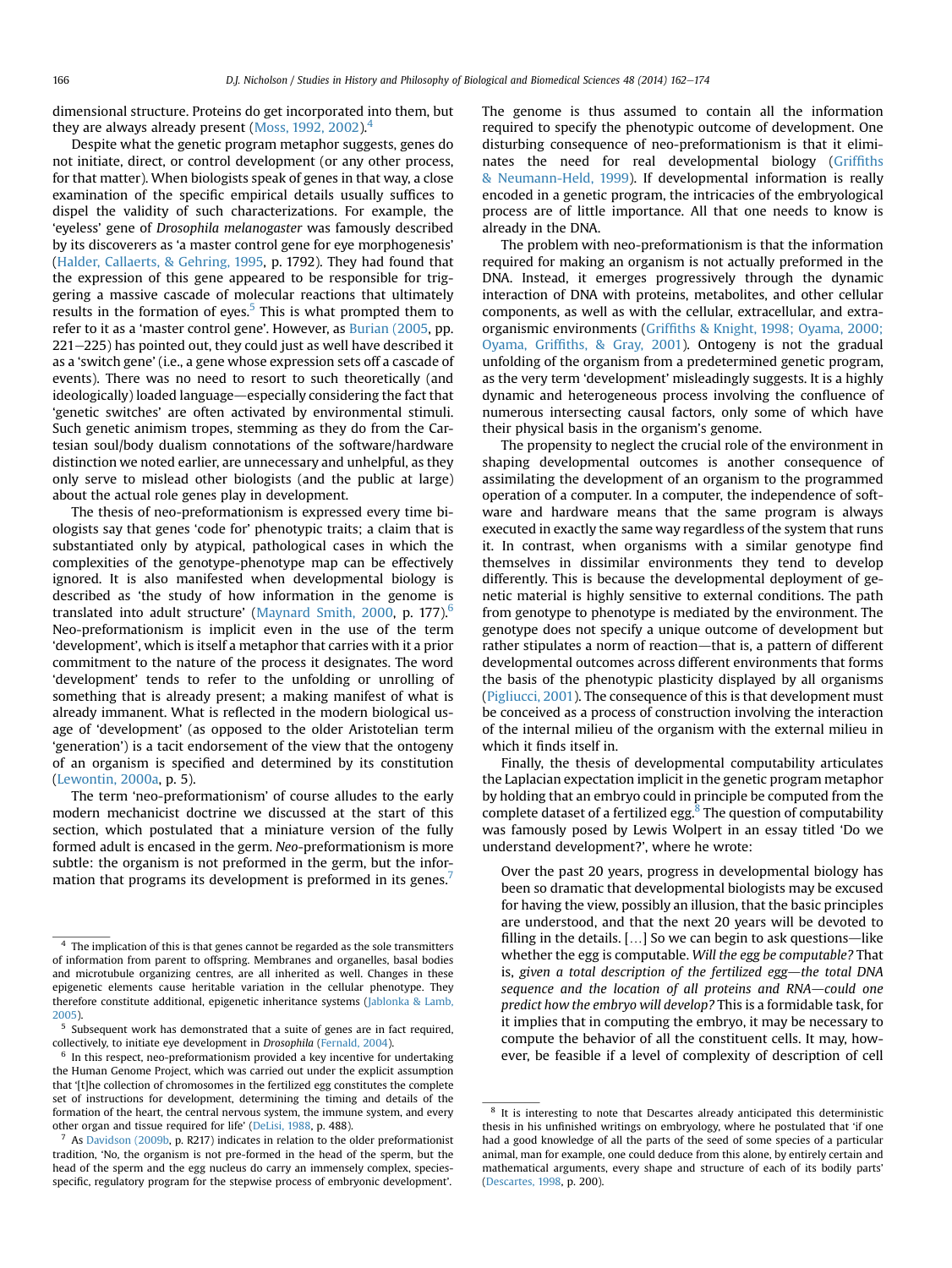behavior can be chosen that is adequate to account for development but that does not require each cell's detailed behavior to be taken into account. [\(Wolpert, 1994](#page-12-0), p. 270, my emphasis)

One of those who took on Wolpert's 'formidable task' was [Bodnar \(1997\)](#page-10-0), who brought together a large array of experimental findings of gene interactions during Drosophila development in a computational model that could simulate the ontogenic process in a personal computer. Bodnar showed that most of the genes that regulate specific morphogenetic pathways can be represented as Boolean switches, which can be 'on' or 'off' depending on whether concentrations of certain transcription factors are above or below a certain threshold. Bodnar then generalized a series of switching rules that compute the hierarchical cascades of gene activation actually observed in living Drosophila embryos. Davidson's work on the GRNs of the sea urchin embryo shares with Bodnar the goal of uncovering 'the logic instructions that encode development' ([Davidson, 2009a,](#page-11-0) p. 248) by identifying the sequence of Boolean rules that describe the general patterns of gene regulation during embryogenesis. Ultimately, the aim is the same: to show how each stage in development may be construed as an algorithmic function of the immediately prior step, thereby opening the possibility of eventually computing the entire developmental process from initial conditions (cf. [Rosenberg, 2006](#page-11-0), chap. 2).

The trouble with developmental computability is that it misinterprets our ability to depict certain patterns of developmental gene expression in terms of Boolean functions in a computer as empirical proof that genes really do execute a deterministic program for development that can be deciphered and used to compute the embryo. It is a flagrant (even if convenient) idealization to characterize gene expression in terms of Boolean functions, given that transcription—like every other molecular event in the cell—is a noisy, probabilistic affair ([Kaern, Elston, Blake, & Collins, 2005; Raj](#page-11-0) [& van Oudenaarden, 2008\)](#page-11-0). Stochastic fluctuations lie at the heart of all gene interactions, and their effects are amplified in regulatory cascades. Stochasticity even influences cell fate decisions [\(Losick &](#page-11-0) [Desplan, 2008\)](#page-11-0). Developmental 'instructions' thus reflect stochastic probabilities, not deterministic mandates. Developmental computability is an illusion; its commitment to Laplacian determinism is incommensurable with the fundamentally probabilistic character of the molecular and cellular processes that underlie development.

Note that developmental computability presupposes the reality of the genetic program and the acceptance of the MCO more generally. It is because organisms are conceived as machines that the question of developmental computability is theoretically meaningful. As Rosenberg remarks, 'the thesis that the embryo is computable from macromolecules alone will not even be controversial among biologists' because '[a] mathematical function is computable if a machine can execute it. The system which builds the embryo out of macromolecules is a machine, albeit one cobbled together by natural selection. Accordingly there is a computable function that this machine implements' [\(Rosenberg, 1997,](#page-11-0) pp. 449– 450). It is quite revealing that the underlying question of whether organisms really are machines is not even considered. In formulating the developmental computability thesis, the MCO is simply taken for granted.

In light of the problems with the three theses we have just discussed, together with the logical incoherence of the metaphor itself, it is clear that the genetic program does not convey an adequate understanding of ontogeny. Some have tried to salvage the organism-computer analogy from the defects of the genetic program model by suggesting that the program for development is not inscribed in the DNA but is rather distributed throughout the fertilized egg as a whole. This alternative instantiation of the MCO, the so-called developmental program model, has significant advantages over its better-known contender. Interestingly, its usage dates as far back as that of the genetic program, and, as [Keller](#page-11-0) [\(2000b\)](#page-11-0) has insightfully observed, one can even derive it from some of the canonical formulations of the latter concept. For instance, Jacob'[s \(1973](#page-11-0), p. 9) famous claim that the program model 'equates the genetic material of an egg with the magnetic tape of a computer' does not necessarily imply that the genetic material encodes a program; it might just as well be thought of as encoding data that is retrieved by a cellular program. Although the notion of a developmental program surfaced repeatedly through the 1960s (e.g., [Apter, 1966\)](#page-10-0), by the 1970s it had all but disappeared from the biological discourse, leaving the genetic program as the dominant paradigm in developmental biology [\(Keller, 2000b](#page-11-0)).

However, over the past twenty-five years the developmental program model has experienced a revival, as the difficulties with locating the developmental instructions in the genome have become increasingly apparent. This has led to the view that the genome constitutes a database of informational content that is accessed at various times whilst the program for development-distributed across the cellular components that tran-scribe and process DNA-is running (e.g., [Atlan & Koppel, 1990;](#page-10-0) [Dupré, 2005; Noble, 2006\)](#page-10-0). The merit of the developmental program metaphor is that it avoids overstating the developmental role of genes by construing them not as active agents but as passive repositories of informational content that the organism can draw upon. In viewing the genome as a data storage device, the developmental program model highlights a feature of DNA that is all too often neglected, namely its remarkable chemical stability.

Although the developmental program is undoubtedly a more appealing metaphor than the genetic program, it is still susceptible to the general difficulties that arise when we think of ontogeny as the execution of a program. As we remarked earlier in our discussion, a major reason for biologists' infatuation with 'program-talk' is that it evokes rather effectively the regularity, reliability, and orderliness of the developmental process. But are these attributes sufficient to license the use of program-talk? Clearly they are not. If they were, we would also speak of the Earth being programmed to orbit around the sun. The proper use of program-talk implies more than this. It implies, specifically, the existence of a code and a set of instructions that must be followed in a precise temporal sequence. The problem is that this condition is far too restrictive to be applicable to what happens in development. The execution of a program invariably leads to the same output because the same exact sequence of steps is followed each and every time. In contrast, development invariably leads to the same outcome (a fully formed organism) despite wide-ranging differences in the number, order, and kind of molecular events that collectively bring about the process. Embryogenesis is much too complex and much too reliable in its outcome to be specified by a program. If development were a program, the fertilized egg (not to mention the genome) would never succeed in computing its output. John Dupré offers an analogy that nicely illustrates this point:

If I ask someone to go to the shop and buy me a loaf of bread, and they agree, I am fairly confident that the outcome will be as I intend. If I provide a deterministic programme—take 12 paces north-west, raise hand, turn knob, push, etc., there are too many unanticipated interventions that can derail the process for me to have much hope of success. ([Dupré, 2005,](#page-11-0) p. 206)

The extreme fidelity and robustness of ontogeny is not the result of the execution of an algorithmic sequence of predetermined steps. Each developmental 'step' is not computed from the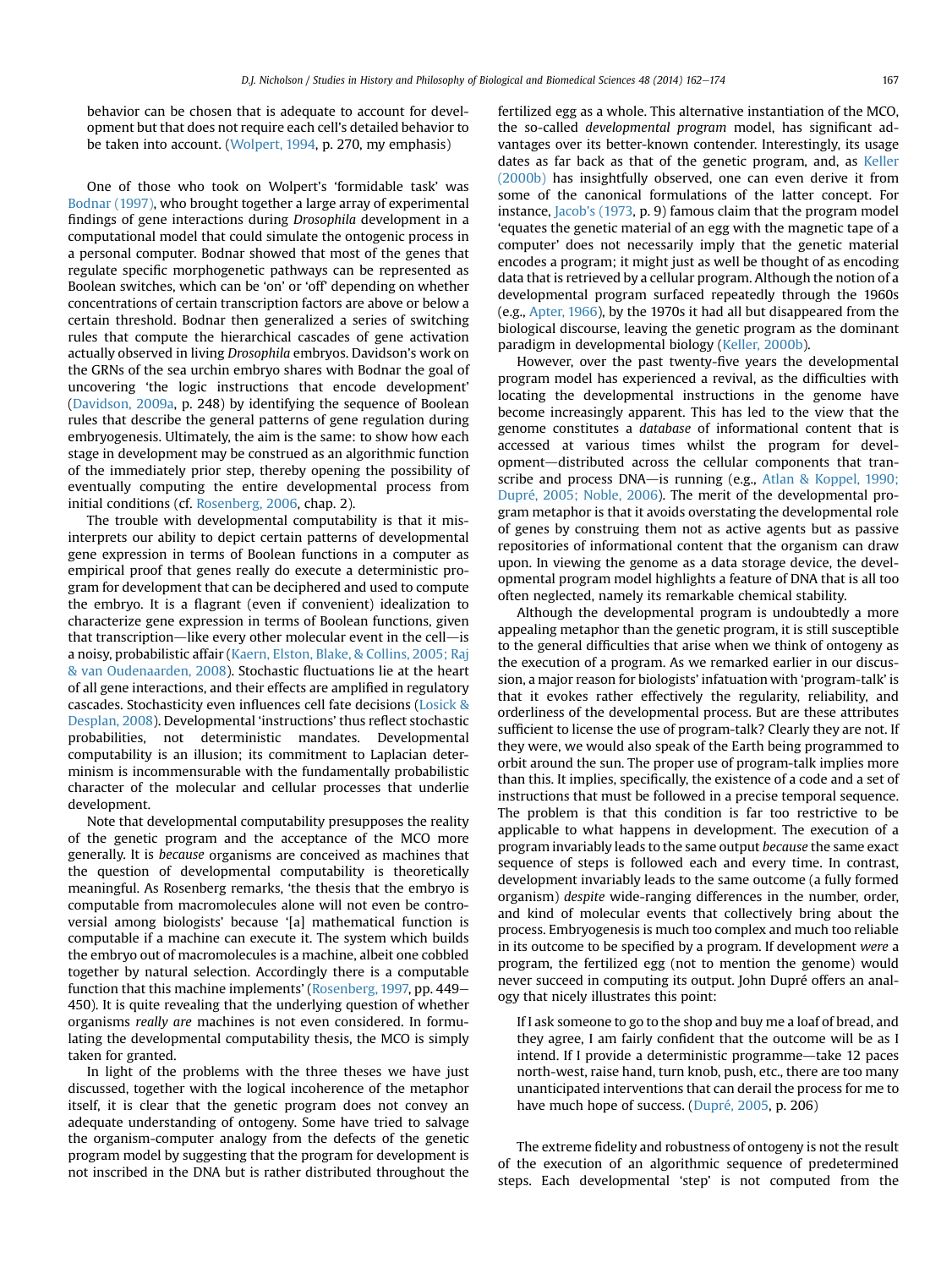immediately preceding one. How genetic information is deployed relies crucially on elaborate temporal and spatial relations between molecules that are totally context-dependent. Development proceeds by means of intricate series of local interactions, not by global control mechanisms, and embryonic form emerges as a consequence of those interactions.

Fortunately, the program model—in either its genetic or developmental variants-is not the only theoretical metaphor available to developmental biologists. There are alternative metaphors not grounded in the MCO that offer interesting resources for making conceptual sense of the nature of ontogeny. For example, [Coen \(1999\)](#page-10-0) proposes to conceptualize development as an act of artistic creation. He points out that a painter does not attempt to replicate a natural object by following a set of computable instructions. Rather, the painting emerges as the result of a highly interactive process in which painter, materials, and environment come together in a spontaneous creative event. Just as the artist responds spontaneously, not only to the material (the texture of the canvas, the quality of tools at hand) and the environment (the angle of the lighting, its artificiality or naturalness), but also to the changing patterns of colour and shape as they emerge on the evolving canvas, so the deployment of genetic material during ontogeny is highly influenced by the environment in which the organism finds itself thrown. More recently, [Noble \(2006\)](#page-11-0) has suggested a series of musical metaphors to conceptualize development, viewing the growing embryo as a symphonic orchestra with no conductor (no executive program directing the process) interpreting (rather than computing) a genomic score composed by natural selection.

It is likely that no metaphor can singlehandedly capture embryogenesis in all its complexity. Perhaps an array of disparate metaphors is needed to appropriately make sense of different aspects of the process. What is evident, at any rate, is that the MCO submetaphor of the genetic program (as well as variants like the developmental program) fails to provide an adequate framework for conceptualizing development. As a theoretical model, it is unable to map the complex web of causal relations that link the genotype to the phenotype. By conceiving embryos as computing machines and borrowing concepts and terminology from computer science, it gives biologists the illusion that they can predict and control development—even that they have already understood it. But the genetic program does not explain development; it merely black boxes it. By rejecting the MCO as a general theory of living systems, developmental biology becomes liberated from misleading analogies and flawed models that encourage a distorted understanding of what development is and how it takes place.

### 3. The MCO in evolutionary biology

The predominance of the MCO in modern biology has also had far reaching consequences in evolutionary biology. In fact, it has influenced the Neo-Darwinian understanding of evolution to such an extent that some of the most prominent debates within evolutionary theory over the past few decades have tacitly revolved around the coherence, legitimacy, and applicability of the MCO. This is all the more extraordinary in light of the fact that the original Cartesian formulation of the MCO is fundamentally incompatible with an evolutionary conception of organisms. Whereas the former is firmly grounded in Christian theology, the latter is thoroughly committed to a naturalistic metaphysics. To understand the Cartesian bête-machine, it is necessary to conceive it as being preceded, logically and chronologically, by God. In this sense, Descartes' MCO leads naturally to the well-known 'Argument from Design'. As organisms differ from machines only in terms of their superior complexity, one can infer that just as the functional organization of the latter is the product of design, the functional organization of the former must likewise be the result of design. And since the design of organisms infinitely surpasses that of machines, the intellect and ingenuity of the designer must be inconceivably greater than that of man. In this way, the MCO of mechanicist biology provided a theoretical foundation for defending the existence of God, and many philosophers and theologians, especially in Britain, used it to this end during the eighteenth and nineteenth centuries [\(Topham,](#page-12-0) [2010\)](#page-12-0).

Perhaps the most famous example of the theological recourse to the MCO is William Paley's Natural Theology. In this work Paley compared the intricate contrivances of machines like the watch to the exquisite adaptations of organisms, and argued that the apparent design of the latter attests to the intelligence and providence of a benevolent Creator. It is well known that Charles Darwin practically memorized Paley's Natural Theology while he was a student at Cambridge, and that he was instilled thereafter with an appreciation of the perfect adaptation of structure to function in organisms.<sup>9</sup> From the 1830s onwards, it became one of the major objectives of his work to discover the basis of such wondrous functional adaptation ([Ospovat, 1981\)](#page-11-0). With his theory of evolution by natural selection, Darwin considered that he had provided an alternative, naturalistic explanation of the organized complexity of organisms. As he would later remark in his autobiography, '[t]he old argument of design in nature, as given by Paley, which formerly seemed to me so conclusive, fails, now that the law of natural selection has been discovered' [\(Darwin, 1908,](#page-11-0) p. 154). Darwin's theory presented a lethal blow to the MCO. Adaptations, the very features of organisms that seemed to cry out for explanations in terms of design, could now be accounted for by appealing to the operation of natural processes like natural selection.

However, what is remarkable—paradoxical even—is that Darwin did not in fact succeed in expunging the MCO from biological theory. Instead, what happened was that evolutionary biology itself adapted to accommodate the MCO (see [Nicholson, 2012\)](#page-11-0). Ever since Darwin, mechanical analogies, despite their obvious natural theological connotations, have continued to pervade the biological discourse in general and the evolutionary discourse in particular. Evolutionists do not even hesitate to invoke Paley's own approach to the study of adaptation as a model for contemporary evolutionary biology. For example, [Williams \(1992](#page-12-0), p. 190) considers that Paley's Natural Theology is 'worth close attention by all biologists' because it offers advice on how to identify the products of selection, and even includes seven pages of Paley's book as an appendix to his. [Dawkins \(1998,](#page-11-0) p. 16) goes further, suggesting that present-day evolutionists 'might be labelled neo-Paleyists, or perhaps 'transformed Paleyists''. Implicit in this methodological association with natural theology is the view that in post-Darwinian biology, organisms, whilst being recognized as the products of natural selection rather than of divine creation, are still viewed as optimallydesigned machines in the exact same sense that Paley—and Des-cartes for that matter-conceived them. [Dawkins \(1976](#page-11-0), p. xxii) is all too happy to confirm this: 'we animals are the most complicated and perfectly-designed pieces of machinery in the known universe'.

As a consequence of this paradoxical situation, modern evolutionary theory sits uncomfortably alongside a root metaphor (the MCO) that fundamentally misrepresents the nature of the very

<sup>&</sup>lt;sup>9</sup> Signs of Paley's influence are perceptible throughout Darwin's writings. For example, in Natural Theology Paley draws an extended analogy between a telescope and the eye, asserting that 'there is precisely the same proof that the eye was made for vision, as there is that the telescope was made for assisting it' [\(Paley, 2006](#page-11-0) [\[1802\]](#page-11-0), p. 16). When Darwin discusses the eye in On the Origin of Species, he likewise marvels at the 'extreme perfection' of this optical 'contrivance', noting that it is 'scarcely possible to avoid comparing [it] to a telescope' [\(Darwin, 1859,](#page-11-0) p. 188).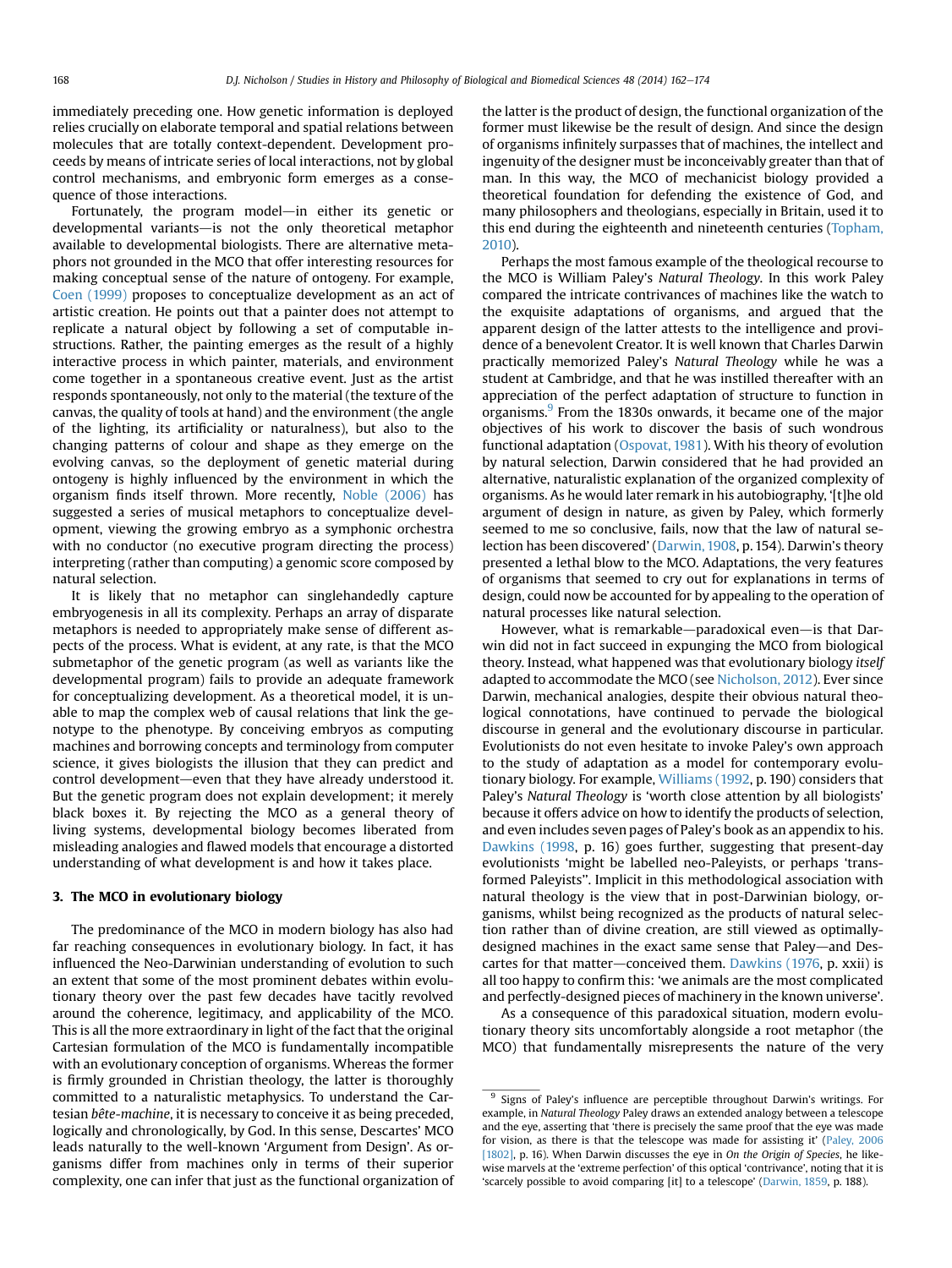subjects whose origins it seeks to explain. Nowhere is this tension more palpable than in the usage of a particularly seductive notion imported from the realm of engineering, namely the concept of design. For some, this submetaphor of the MCO constitutes the central organizing idea of evolutionary theory. For example, Michael Ruse, in his book Darwin and Design, openly declares that '[t]he metaphor of design, with the organism as artifact, is at the heart of Darwinian evolutionary biology' ([Ruse, 2003](#page-11-0), p. 266). [Gardner \(2009](#page-11-0), p. 862) similarly asserts that 'Darwinism is really a theory of organismal design'.

But what, we may ask, does the term 'design' actually mean? One philosophical dictionary defines it as the deliberate production of an object by an external agent so that it accomplishes a desired purpose ([Bunge, 2003](#page-10-0)). It is therefore a notion that serves to characterize extrinsically purposive objects like machines, given that the design of an object reflects the intentions of the external agent (the designer) that are realized by the produced object. This is something that even the staunchest defenders of the design metaphor in evolution acknowledge. Ruse, in the book mentioned above, notes in relation to the design of a knife that '[t]he knife itself hardly has the end of cutting. We have the end of cutting, and so we design and make the knife [to that end]' [\(Ruse, 2003](#page-11-0), p. 276, my emphasis).

The trouble with design-talk in biology is that, as we have already discussed, organisms are not extrinsically purposive objects. Their activities and operations do not serve the purposes of an external agent. Instead, they are directed towards their own survival, that is, towards the conservation of their own organization (again, see [Nicholson, 2013](#page-11-0) for a detailed articulation of this argument). Because of their self-producing, intrinsically purposive nature, the concept of design is incapable of capturing the functional organization of organisms, given that this functional organization does not reflect the plan or intentions of an external agent (as it does in machines). The common misconception that the structure and behaviour of organisms is explicable in terms of extrinsic purposes leads to the view that organisms have been genuinely designed to function in a preordained way. This view is very problematic.

For one thing, an organism cannot be designed for a function because it does not itself have a function-only its parts do. The reason for this is that the attribution of a function to an entity is enabled by the fact that the beneficiary of its operation is an external agent [\(McLaughlin, 2001](#page-11-0)). A machine has a function because it operates in ways that serve the ends of its maker or user. An organism does not have a function because it acts on its own behalf and serves its own ends rather than those of an external agent. The parts of organisms do have functions, however, because in this case the beneficiary of their operation is an external agent, namely the organism as a whole to which they belong. But even if the ascription of design is restricted to the parts of an organism, it is still wholly inappropriate because the attribution of a function to a part of an organism does not entail design for that function (as is the case for the parts of machines). This is because it is the organism itself—and not some external maker or user—that determines the functionality of each part according to how it causally contributes to the maintenance and perpetuation of the organization of the organism as a whole ([Christensen & Bickhard, 2002;](#page-10-0) [Collier, 2000; Edin, 2008; McLaughlin, 2001; Mossio, Saborido, &](#page-10-0) [Moreno, 2009; Schlosser, 1998](#page-10-0)). Functional adjudications need not be grounded on extrinsically purposive notions like design. Function and design are not mutually entailing concepts (cf. [Weber,](#page-12-0) [2011](#page-12-0)).

Unfortunately, this is seldom recognized in the literature on function and teleology. Tim Lewens, for instance, has written an entire book on the role of the MCO in evolutionary biology with the title Organisms and Artifacts, but at no point does he even consider the possibility that the purposiveness of a system may be intrinsic as well as extrinsic. Consequently, he simply assumes that functional language is of the same kind when it is applied to machines as when it is applied to (the parts of) organisms. He wrongly asserts that

when organisms were considered to be artifacts made by God, function language had the same meaning regardless of whether one was talking about the function of a fork or a frog's leg. It is widely agreed that evolutionary biologists today use function language in a strikingly similar way to how it was used by the natural theologians. [\(Lewens, 2004](#page-11-0), p. 13)

This mistaken belief has led philosophers to attempt to derive the concept of function from the concept of design (e.g., [Kitcher,](#page-11-0) [1993; Krohs, 2009; Millikan, 1984; Neander, 1991\)](#page-11-0) or to derive the concept of design from the concept of function (e.g., [Allen &](#page-10-0) [Bekoff, 1995; Buller, 2002; Lauder, 1982\)](#page-10-0), not realizing in either case that the adjudication of functions in organisms and in machines has a very different basis. Simply put, in machines functionality entails design, in organisms it does not. It is only by assuming that organisms are machines that the attribution of design on the basis of biological function makes conceptual sense.

Despite being a concept that belongs to the domain of machines, the term 'design' is quite liberally used in contemporary discussions of evolution, to the extent that the process and products of evolutionary change are characterized as 'design without a designer' (e.g., [Ayala, 2004; Kitcher, 1993\)](#page-10-0). This slogan is misleading because the notion of design does not capture how Darwinian evolution accounts for the functional organization of organisms. The adaptations produced by evolution are not the result of an intentional preconceived plan by an external agent, but are rather the consequence of the differential survival and reproduction of organisms with heritable adaptive variations. It would be far more appropriate to assert that organisms are 'fashioned' or 'shaped' by selection pressures than to invoke design as an explanatory concept in evolution (see [Reiss, 2009](#page-11-0)).

Moreover, the very idea of 'design without a designer' is not only deceptive-it is also logically contradictory: 'design' means made by a designer. As [Zammito \(2006](#page-12-0), p. 753) correctly observes, '[t]he notion of design is ontologically parasitical upon a designer. There can be no relative [or extrinsic] purposiveness [reflected in the function of the designed product] without an intrinsic purpose [referring to the intentions of the designer] to be served. The analogy of design presumes the transparency-both epistemolog-ical and ontological-of human agency'. [Matthen \(1997,](#page-11-0) p. 32, fn. 14) is thus right to complain: '[t]his does not make sense to me: 'design without a designer' is still an unintuitive notion as far as I am concerned, and [...] it goes against some influential ideas in evolutionary biology'.

The principal reason why the notion of design pervades evolutionary biology is that it is used uncritically—typically as shorthand for functional organization (e.g., [Ayala, 2004,](#page-10-0) p. 58). But in inferring design from functional organization, modern-day evolutionists inadvertently appeal to the first part of the argument from design. As we noted above, this first argues inductively for design on the basis of functional organization, and then argues deductively for a designer on the basis of design. The fatal flaw of this theological argument, as was already showed by David Hume in his Dialogues Concerning Natural Religion, lies not in its deductive part (i.e., design  $\rightarrow$  designer) but in its inductive one (i.e., functional organization  $\rightarrow$  design), which itself derives, as does the MCO, from the acceptance of the analogy between organisms and machines.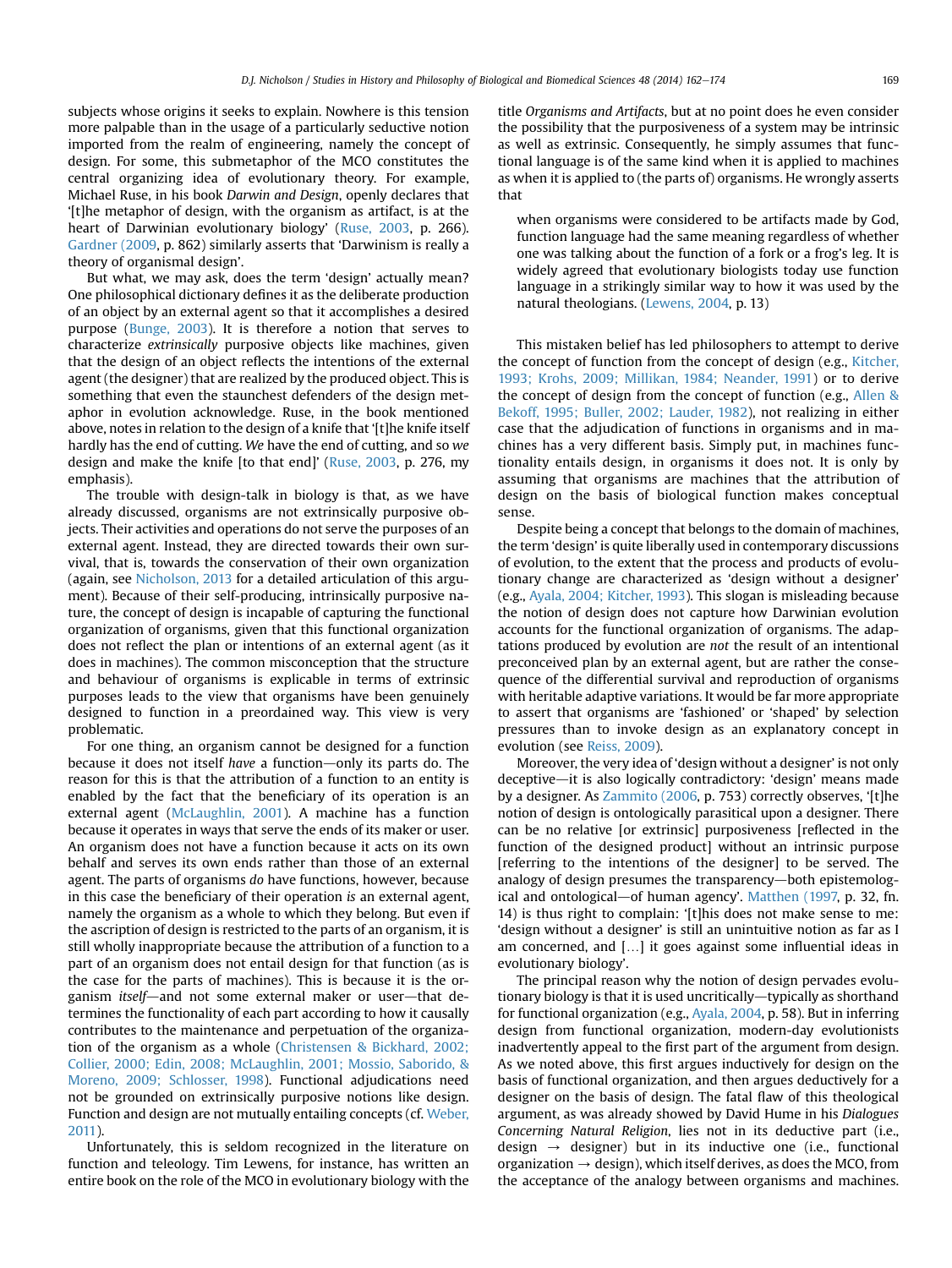But even though Hume showed that functional organization is not necessarily evidence of design, he was not able to provide a causal explanation for its origin and occurrence in organisms. This was precisely Darwin's accomplishment. Peter McLaughlin makes this point crisply and clearly:

What Darwin has enabled us to do (that Hume could not) is not to 'think of design without a designer', but rather to think of eyes as being for seeing without presupposing that they are designed for seeing. We do not think of a plan (design) without a planner but of adaptation without intent (design). [\(McLaughlin, 2001,](#page-11-0) p. 152)

Nevertheless, there is still an alternative left for evolutionists unwilling to let go of the concept of design, which is to bite the bullet and accept both the inductive and deductive parts of the argument from design, and simply replace God with natural selection as the designer. The appropriate slogan for evolution is thus not 'design without a designer' but 'design with a designer'. According to this interpretation of Darwinism, the design of organisms is the work not of a divine watchmaker but of a blind watchmaker [\(Dawkins, 1986; Dennett, 1995](#page-11-0)). However, this move does not really help matters because evolution simply does not proceed like a watchmaker, blind or otherwise. It is worth bearing in mind that Darwin, having carefully read Paley, was fully aware of the watchmaker analogy and yet chose not to resort to it in On the Origin of Species. Rather, the analogy Darwin drew upon to illustrate his theory of evolution was that of selection, of the kind implemented by pigeon breeders.

Darwin's choice of analogy is extremely significant because breeders and watchmakers proceed in totally different ways. The watchmaker manipulates the internal parts of a watch (its gears and springs) in order to affect the properties of the watch. The breeder, on the other hand, manipulates the selective pressure on a population of pigeons in order to affect the beaks and wings of successive generations of pigeons. Selection-both natural and  $artificial$ —is a process by which parts of a whole are preserved, changed, or created as the long-term consequences of manipulations carried out not on the parts themselves, but on the wholes to which they belong. Thus, whereas the designer (such as a watchmaker) manipulates parts to affect the properties of wholes, nature (like a breeder) manipulates wholes to affect the properties of their parts. It is therefore selection rather than design that Darwin regarded as the correct metaphor to understand evolution, which is why he chose to call the causal principle of his theory 'natural selection' and not the 'blind watchmaker'.

In spite of its inadequacy, the metaphorical conception of evo-lution as the work of a blind watchmaker—which [Godfrey-Smith](#page-11-0) [\(1999](#page-11-0), p. 190) fittingly describes as 'the tradition of natural theology continued'-has exerted considerable influence on modern evolutionary biology. In fact, it lies at the heart of the excesses of the adaptationist program famously criticized by [Gould and Lewontin](#page-11-0) [\(1979\)](#page-11-0) in 'The spandrels of San Marco and the Panglossian paradigm'. Adaptationists are committed to the view that organisms, like watches, can be effectively decomposed into discrete, mutually independent traits, and that each of these traits is an adaptation, optimally-designed for its function by the watchmaker, natural selection.<sup>10</sup>

The problem with this adaptationist thesis is that there is no single way of decomposing an organism into parts. This is another reflection of the fundamental disanalogy between organisms and machines that makes the MCO such as a problematic notion. One of the distinguishing features of a machine (for instance, a watch) is that it is a composite entity. It is made up of clearly defined parts that interact to produce the behaviour of the whole. These parts are both structurally independent of, and temporally antecedent to, the whole they constitute given that a machine always comes into existence by the assembly of preexisting components. An organism, on the other hand, does not arise from the assembly of pre-existing components, as we discussed at the start of the previous section. The parts of an organism do not even exist qua parts prior to the existence of the whole they constitute. As a result, there is no 'objective' or 'correct' way to carve an organism into parts. How an organism is partitioned depends entirely on the particular epistemic questions one is interested in investigating.

So although some organs like the eye may display a degree of functional modularity comparable to the components of a watch, many other organismic structures cannot be demarcated in such a manner because they contribute to the realization of a variety of different functions within the organism. The traits of an organism contribute to its fitness in so many different ways that it makes little sense to attempt to calculate their individual fitness values, as they have not been shaped independently by selection. The adaptationist assumes that nature selects traits of organisms for their functions in the same way that a watchmaker selects parts of watches for their functions. But the truth is that nature does not select traits at all. It selects organisms with traits that functionally contribute (in many different ways) to enhancing the fitness of the organisms to which they belong.

Another major problem with adaptationism is that it assumes that the adaptations produced by natural selection are as optimal as they can be given the trade-offs that need to be reached between conflicting functional demands, as well as the inevitable architectural constraints on organismic form. This belief in optimal adaptation is another consequence of the MCO submetaphor of natural selection as a watchmaker, given that no watchmaker would deliberately design a watch to display suboptimal components or features. Instead, the watchmaker carefully chooses the gears, springs, and levers to ensure that the watch is as functionally effective as possible. In the same way, the adaptationist considers that each part of an organism has been optimally engineered by natural selection to contribute to the best possible design of the organism as a whole. However, this view drastically overestimates the power of natural selection. Natural selection does not produce perfectly optimized adaptations, as [Darwin \(1859,](#page-11-0) p. 201) himself recognized: 'Natural selection tends only to make every organic being as perfect as, or slightly more perfect than, the other inhabitants in the same country with which it has to struggle for existence. And we see that this is the degree of perfection attained under nature'.

The adaptationists' endorsement of the 'design with a designer' view of evolution is also exemplified by their contention that natural selection is like an engineer that intentionally devises effective 'solutions' to the adaptive 'problems' presented by the environment.<sup>11</sup> Accordingly, adaptationists study the adaptations of

<sup>&</sup>lt;sup>10</sup> The architects of the Modern Synthesis appear to have been divided on this issue. While [Huxley \(1943](#page-11-0), p. 420) asserted that 'every organism cannot be other than a bundle of adaptations', [Dobzhansky \(1970](#page-11-0), p. 65) emphasized that '[t]alking about traits as though they were independent entities is responsible for much confusion in biological and especially in evolutionary thought' (see [Depew, 2011\)](#page-11-0).

 $11$  As [Williams \(1992,](#page-12-0) p. 40) explains: '[a]daptation is demonstrated by observed conformity to a priori design specifications [...] The hand is an adaptation for manipulation because if conforms in many ways to what an engineer would expect, a priori, of manipulative machinery; the eye is an optical instrument because if conforms to expectations for an optical instrument'.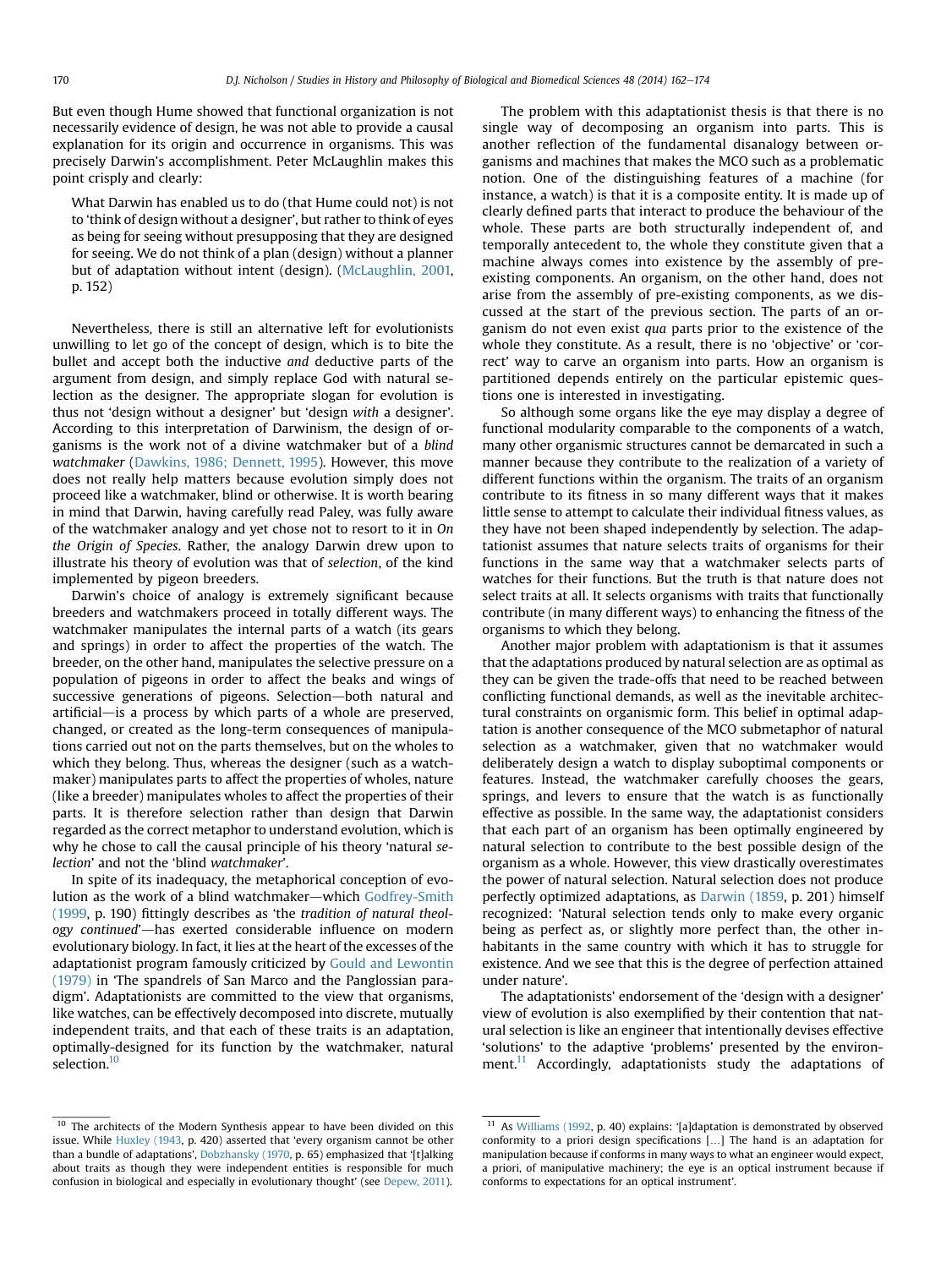organisms by means of two epistemic strategies: reverse engineering and adaptive thinking. Reverse engineering seeks to infer the problems posed by an organism's environment from the study of observed organismic traits. Adaptive thinking reverses the direction of inference and seeks to draw on known adaptive problems faced by an organism to predict likely solutions that will have emerged to meet those problems ([Dennett, 1995,](#page-11-0) pp. 187-262; Griffi[ths, 1996; Lewens, 2002\)](#page-11-0).

The difficulty with the problem-solving interpretation of natural selection is that problem-solving in general is an inherently goaldirected process. It requires identifying a desired state in advance and then specifying and following a route from the current state to the desired state. Natural selection, however, does not proceed prospectively towards the attainment of particular ends. The various traits of an organism have not evolved in order to be able to solve adaptive problems posed by the environment. Rather, they are able to solve adaptive problems posed by the environment because they have evolved. For example, the wings of a bird are not the solution devised by natural selection to deal with the problem of flight, since half a wing provides no lift at all given the nonlinearity of aerodynamic relations. Rather, wings were initially selected for their ability to carry out other functions (e.g., terrestrial locomotion, predatory action, heat regulation, etc.) and only as they grew larger were they incidentally found to also enable flight, thereby becoming subsequently selected for this purpose. As [Lewontin \(1996](#page-11-0), p. 8) eloquently puts it, '[i]f wings are a solution to the problem of flight, they are an example of a problem being created by its own solution'.<sup>12</sup>

The recruitment of already existing structures for novel functions is a common occurrence in evolution ([Gould & Vrba, 1982\)](#page-11-0), and it runs counter to the metaphor of natural selection as an engineer. Evolutionary change is constrained by the past history of organisms, given that novelty can only arise on the basis of modifying what already exists. In contrast, an engineer typically designs machines de novo out of especially prepared components. This difference was pointed out decades ago by François Jacob in a wellknown article called 'Evolution and tinkering':

[N]atural selection does not work as an engineer works. It works like a tinkerer—a tinkerer who does not know exactly what he is going to produce but uses whatever he finds around him whether it be pieces of string, fragments of wood, or old cardboards; in short it works like a tinkerer who uses everything at his disposal to produce some kind of workable object. For the engineer, the realization of his task depends on his having the raw materials and the tools that exactly fit his project. The tinkerer, in contrast, always manages with odds and ends. What he ultimately produces is generally related to no special project, and it results from a series of contingent events. [\(Jacob, 1977,](#page-11-0) pp. 1163-1164)

Jacob's analogy between evolution and tinkering is instructive because it helps illustrate some of the major problems of the engineer metaphor of natural selection we have discussed. For example, whereas the engineer works prospectively according to a preconceived plan or design, the tinkerer cannot know in advance what precisely he is going to come up with. Moreover, whereas the engineer builds machines by bringing together individually specified components, the tinkerer has to make do with whatever components happen to come his way. Finally, whereas the engineer produces objects as perfect and efficient as his technological resources and understanding permit, the works of the tinkerer are far from perfect; instead they are opportunistic and haphazard. Evolution is indeed much more like tinkering than engineering.<sup>13</sup>

Overall, the host of problems that arise from appealing to the metaphor of design in evolutionary biology can ultimately be traced back to the fact that design, being a concept borrowed from engineering, describes extrinsically purposive systems like machines, not intrinsically purposive ones like organisms. In light of the misunderstandings that the adoption of this notion has caused, it is rather surprising that it continues to contaminate evolutionary thinking to the extent that it does. [Ollason \(1987,](#page-11-0) p. 243) poignantly expressed this frustration when he stated that 'the idea that animals are designed is dead, killed by Hume, buried, perhaps unwittingly by Darwin, but however comprehensively it is disposed of, like the walking dead, it haunts us still'. The reason why the metaphor of design still haunts evolution is that, despite its disturbing theological connotations, it is firmly grounded in what is still the most influential model of the organism: the MCO. Thus, it is only by making explicit the rejection of the MCO that evolutionary biology can finally lay the ghost of natural theology to rest and fully come to terms with the actual implications of Darwin's theory for our understanding of organisms.

#### 4. Conclusion

Science cannot be conducted without metaphors. They make abstract ideas accessible and complex phenomena tractable, they help generate empirical predictions, and they provide bridges between different areas of enquiry. Nevertheless, the effectiveness of a metaphor depends on the appropriateness of the context in which it is invoked. The choice of metaphor is critical, as it determines the theoretical lens through which phenomena are conceptualized and explained. Choosing an inappropriate metaphor can have very unfortunate consequences, as it can inadvertently bias our understanding of the target domain and prevent us from seeing aspects of it that may otherwise be perfectly obvious. Still, the ways in which metaphors influence and even constrain scientific thinking are not always perceptible. In fact, the more pervasive the metaphor, the more covert its effects.

In this paper we have examined one of the most pervasive metaphors in biology, the MCO. The reasons for its ubiquity are readily apparent. Machines, being the products of human design,

 $^{12}\,$  It should be admitted that the MCO-derived metaphor of natural selection as an engineer has not been single-handedly responsible for perpetrating the misunderstanding of evolution as a goal-directed, problem-solving process. The reason is that the concept of 'natural selection' is itself a metaphor that does not completely avoid the problematic presumption of intentionality. After all, selection is an intentional act. Thus, in drawing the analogy with artificial selection, Darwin inadvertently left open the possibility that his principle could be misconstrued as a goal-directed agent that, like a breeder, intentionally, and with foresight, picks or 'selects' variations directed towards the maximization of organismic fitness ([Blancke, Schellens, Soetaert, Van Keer, & Braeckman, 2014\)](#page-10-0). This misleading interpretation of natural selection has at times resulted in a cryptoanthropomorphic view of the environment, which, understood as the natural selector, poses adaptive problems that organisms must solve. Such misconceptions can be avoided by keeping in mind that that the environment is not an independent, quasi-transcendent entity with the power to mould organismic form according to its demands (like a breeder or a watchmaker), but is rather partially constructed by the activities of the organisms that inhabit it [\(Odling-Smee, Laland,](#page-11-0) [& Feldman, 2003](#page-11-0)).

 $13$  It is important to note, however, that not all forms of engineering are equally well captured by the paradigmatic characterization offered by Jacob. [Calcott \(2014\)](#page-10-0) has recently drawn attention to the fact that software engineering is quite different from mechanical engineering (which has traditionally been the source of most engineering metaphors in evolutionary biology) and is in fact more akin to tinkering. Software engineers tend to work by re-writing existing source code-rather than devising it from scratch-and usually modify it in an openended way so that it can be altered again in the future as new demands arise. It is clear, then, that depending on the biological context being considered, metaphors from some forms of engineering will be more misleading than others.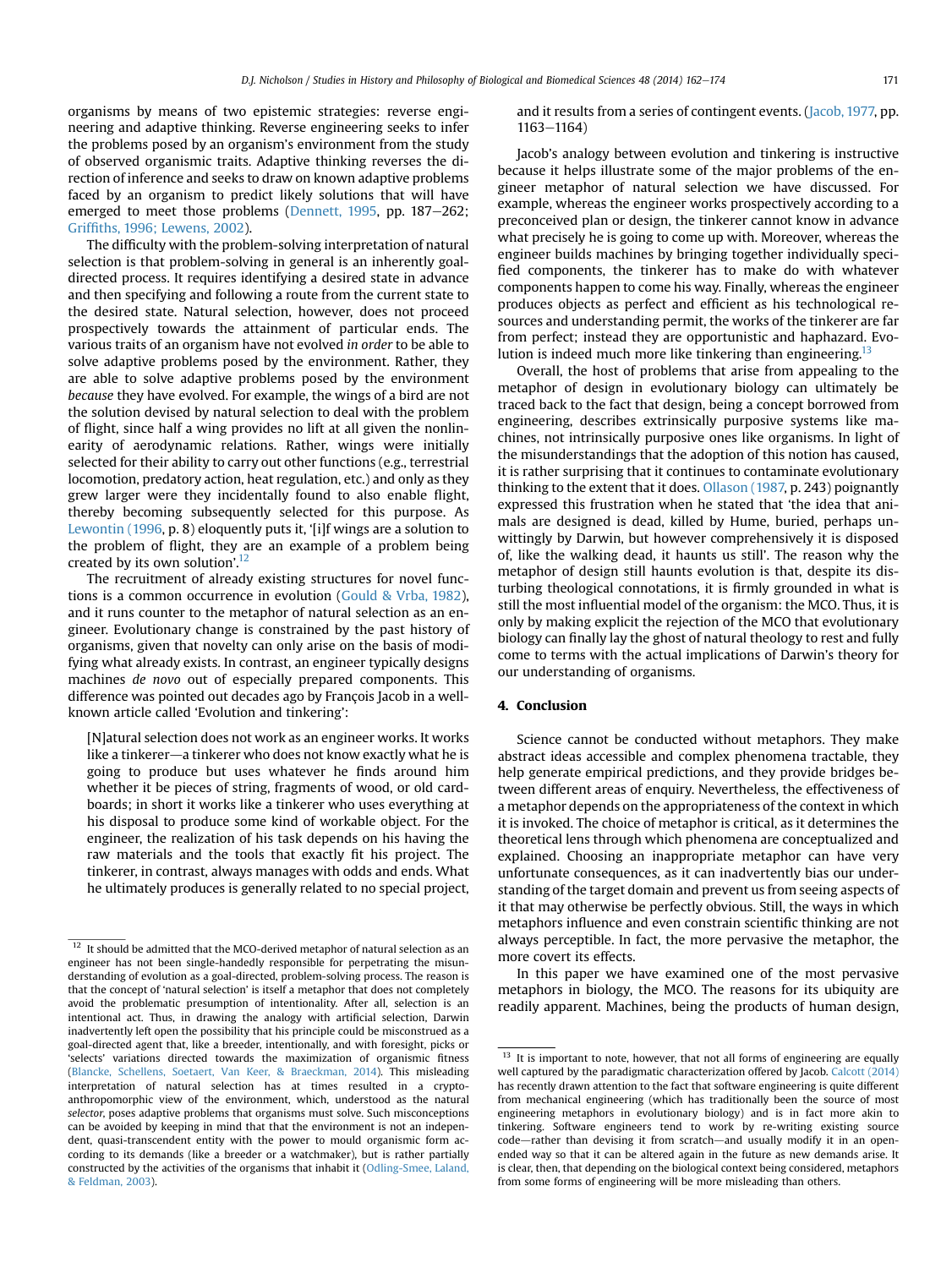<span id="page-10-0"></span>are intuitively compelling models for conceptualizing organisms. Moreover, if organisms are machines, then the principles, concepts, and methods of physics and engineering can be unproblematically imported into biology. But perhaps most importantly of all, conceiving an organism as a machine has historically meant to conceive it in a way that enables it to be profitably investigated. This is because the very idea of a machine encapsulates precisely that which is amenable to scientific analysis: an organized system with regular and predictable behaviour, and whose workings can be completely explained in terms of the structure and interactions of its component parts. This is what has made the MCO such an incredibly useful heuristic device throughout the history of biology. The heuristic power of the metaphor has been augmented even further by the fact that continued technological progress has furnished biologists with an ever expanding array of machine models to draw upon. The MCO takes remarkably different forms depending on the biological phenomena being considered, and this is precisely what our examination of development and evolution reflects.

Having said this, we should not commit the mistake of conflating heuristic usefulness with theoretical truthfulness, as the former does not always entail the latter. The MCO is heuristically useful because it reduces organisms to the features it is capable of explaining and filters out everything that remains. The success in explaining these selected features in turn helps reinforce the original conceptualization of the organism as a machine. The more complex or recalcitrant aspects of the organism that do not fit the MCO in any of its various forms are either ignored or dismissed as unimportant. Unfortunately, what is neglected in the MCO is precisely that which makes organisms most distinctive, namely their intrinsic purposiveness and their internal organizational dynamics. As our analysis has shown, it is exactly these features that render the epistemic transposition of the software/ hardware distinction into developmental biology unsuitable, and it is also what makes the theoretical recourse to the concept of design in the explanation of function and adaptation inappropriate.

So although it is true that we can heuristically study differentiation by depicting patterns of gene expression as if they were Boolean functions in a computer program, this does not mean that development actually proceeds as the programmed execution of an algorithmic sequence of predetermined steps. In the same way, although it is true that we can heuristically study organismic traits as if they were evolutionary solutions to adaptive problems, this does not mean that organisms actually evolve according to the design specifications of a blind watchmaker. An organism does not develop in the way that a computer executes a program, nor does it evolve in the way that an artifact is designed by an engineer. Both of these damaging misconceptions, which preclude genuine understanding in developmental and evolutionary biology, have their basis in the uncritical acceptance of the MCO as a general theory of living systems.

It may be appropriate to end by drawing attention to the fact that the problematic nature of the MCO as a biological theory has long been recognized by theoretical biologists. As the late Robert Rosen put it in his book Life Itself, the MCO 'makes biology infinitely harder than it needs to be  $[...]$  because it transmutes biology into a struggle to reconcile organic phenomena with sets of constituent fragments of unknown relevance to them' [\(Rosen,](#page-11-0) [1991,](#page-11-0) p. 22). Ludwig von Bertalanffy was even more forceful in his condemnation of the MCO in his Modern Theories of Development of 1933:

In the history of science and philosophy there is hardly a less happy expression than that of the bête machine of Descartes. No concept leads to such a distorted view of the problem underlying it or so greatly falsifies its proper meaning. It might even be said that, in spite of its heuristic success, the notion of the machine has had a destructive effect on the development of biological theory. It has entangled the investigator even to-day with scholastic artificial problems, and at the same time has prevented the clear discernment of the essential problem of organic nature. Only the displacement of the machine theory [...] will put an end to the paralysis of biological thinking for which this Cartesian expression has been responsible. (Bertalanffy, 1933, pp.  $36-37$ )

The 'displacement of the machine theory' that Bertalanffy referred to eighty years ago has still not been accomplished, but it is becoming harder and harder to dispute the fact that the MCO today is obstructing rather than enabling theoretical progress in biology. Breaking free from the historical grip of this seductive metaphor constitutes a necessary precondition for coming to terms with the nature of living systems.

#### Acknowledgements

I thank Peter McLaughlin, Paul Griffiths, John Dupré, Lenny Moss, Tim Lewens, Kim Sterelny, and Brett Calcott for helpful discussions and constructive comments on early ancestors and/or recent drafts of this paper. I am also grateful to the audiences at the 38th annual Philosophy of Science Conference in Dubrovnik, the DK-plus weekly colloquium in Vienna, the Bar-Ilan STS seminar program in Tel Aviv, and the workshop on The Nature of Biological and Technological Systems in Copenhagen for feedback on presentations on this topic. I especially wish to thank Jan Surman for his invitation to contribute to this special issue. Finally, I am pleased to acknowledge financial support from the European Research Council under the European Union's Seventh Framework Program (FP7/2007 -2013)/ERC grant agreement  $n^{\circ}$  324186.

#### References

- [Allen, C., & Bekoff, M. \(1995\). Biological function, adaptation, and natural design.](http://refhub.elsevier.com/S1369-8486(14)00108-3/sref1) [Philosophy of Science, 62](http://refhub.elsevier.com/S1369-8486(14)00108-3/sref1), 609-[622.](http://refhub.elsevier.com/S1369-8486(14)00108-3/sref1)
- Apter, M. J. (1966). [Cybernetics and development](http://refhub.elsevier.com/S1369-8486(14)00108-3/sref2). Oxford: Pergamon.
- [Atlan, H., & Koppel, M. \(1990\). The cellular computer DNA: Program or data.](http://refhub.elsevier.com/S1369-8486(14)00108-3/sref3) Bulletin [of Mathematical Biology, 52](http://refhub.elsevier.com/S1369-8486(14)00108-3/sref3), 335-[348](http://refhub.elsevier.com/S1369-8486(14)00108-3/sref3).
- [Ayala, F. J. \(2004\). Design without designer: Darwin](http://refhub.elsevier.com/S1369-8486(14)00108-3/sref4)'s greatest discovery. In W. A. Dembski, & M. Ruse (Eds.), [Debating design: From Darwin to DNA](http://refhub.elsevier.com/S1369-8486(14)00108-3/sref4) (pp. 55-[80\).](http://refhub.elsevier.com/S1369-8486(14)00108-3/sref4) [Cambridge: Cambridge University Press.](http://refhub.elsevier.com/S1369-8486(14)00108-3/sref4)
- Bertalanffy, L.v. (1933). [Modern theories of development: An introduction to theoretical](http://refhub.elsevier.com/S1369-8486(14)00108-3/sref5) biology[. London, Humphrey Milford: Oxford University Press.](http://refhub.elsevier.com/S1369-8486(14)00108-3/sref5)
- [Blancke, S., Schellens, T., Soetaert, R., Van Keer, H., & Braeckman, J. \(2014\). From](http://refhub.elsevier.com/S1369-8486(14)00108-3/sref6) [ends to causes \(and back again\) by metaphor: The paradox of natural selection.](http://refhub.elsevier.com/S1369-8486(14)00108-3/sref6) [Science & Education, 23](http://refhub.elsevier.com/S1369-8486(14)00108-3/sref6), 793-[808.](http://refhub.elsevier.com/S1369-8486(14)00108-3/sref6)
- [Blow, D. M. \(1962\). The molecular approach to biology.](http://refhub.elsevier.com/S1369-8486(14)00108-3/sref7) Contemporary Physics, 3, [177](http://refhub.elsevier.com/S1369-8486(14)00108-3/sref7)-[193](http://refhub.elsevier.com/S1369-8486(14)00108-3/sref7)
- [Bodnar, J. W. \(1997\). Programming the](http://refhub.elsevier.com/S1369-8486(14)00108-3/sref8) Drosophila embryo. Journal of Theoretical [Biology, 188](http://refhub.elsevier.com/S1369-8486(14)00108-3/sref8), 391-[445.](http://refhub.elsevier.com/S1369-8486(14)00108-3/sref8)
- [Brenner, S. \(2012\). Life](http://refhub.elsevier.com/S1369-8486(14)00108-3/sref9)'s code script. Nature, 482, 461.
- Brown, T. L. (2003). [Making truth: Metaphor in science](http://refhub.elsevier.com/S1369-8486(14)00108-3/sref10). Urbana: University of Illinois [Press](http://refhub.elsevier.com/S1369-8486(14)00108-3/sref10).
- [Buller, D. J. \(2002\). Function and design revisited. In A. Ariew, R. Cummins, &](http://refhub.elsevier.com/S1369-8486(14)00108-3/sref11) M. Perlman (Eds.), [Functions: New essays in the philosophy of psychology and](http://refhub.elsevier.com/S1369-8486(14)00108-3/sref11) biology [\(pp. 222](http://refhub.elsevier.com/S1369-8486(14)00108-3/sref11)-[243\). Oxford: Oxford University Press.](http://refhub.elsevier.com/S1369-8486(14)00108-3/sref11)
- Bunge, M. (2003). Philosophical dictionary[. Amherst, NY: Prometheus Books.](http://refhub.elsevier.com/S1369-8486(14)00108-3/sref12)
- Burian, R. M. (2005). [The epistemology of development, evolution, and genetics](http://refhub.elsevier.com/S1369-8486(14)00108-3/sref13). [Cambridge: Cambridge University Press.](http://refhub.elsevier.com/S1369-8486(14)00108-3/sref13)
- [Calcott, B. \(2014\). Engineering and evolvability.](http://refhub.elsevier.com/S1369-8486(14)00108-3/sref14) Biology and Philosophy, 29(3),  $293 - 313$  $293 - 313$
- [de Chadarevian, S. \(1998\). Of worms and programmes:](http://refhub.elsevier.com/S1369-8486(14)00108-3/sref15) Caenorhabditis elegans and the study of development. [Studies in History and Philosophy of Biological and](http://refhub.elsevier.com/S1369-8486(14)00108-3/sref15) [Biomedical Sciences, 29](http://refhub.elsevier.com/S1369-8486(14)00108-3/sref15)(1), 81-[105.](http://refhub.elsevier.com/S1369-8486(14)00108-3/sref15)
- [Christensen, W. D., & Bickhard, M. H. \(2002\). The process dynamics of normative](http://refhub.elsevier.com/S1369-8486(14)00108-3/sref16) function. [The Monist, 85](http://refhub.elsevier.com/S1369-8486(14)00108-3/sref16), 3-[28](http://refhub.elsevier.com/S1369-8486(14)00108-3/sref16).
- Coen, E. (1999). [The art of genes: How organisms make themselves](http://refhub.elsevier.com/S1369-8486(14)00108-3/sref17). Oxford: Oxford [University Press](http://refhub.elsevier.com/S1369-8486(14)00108-3/sref17).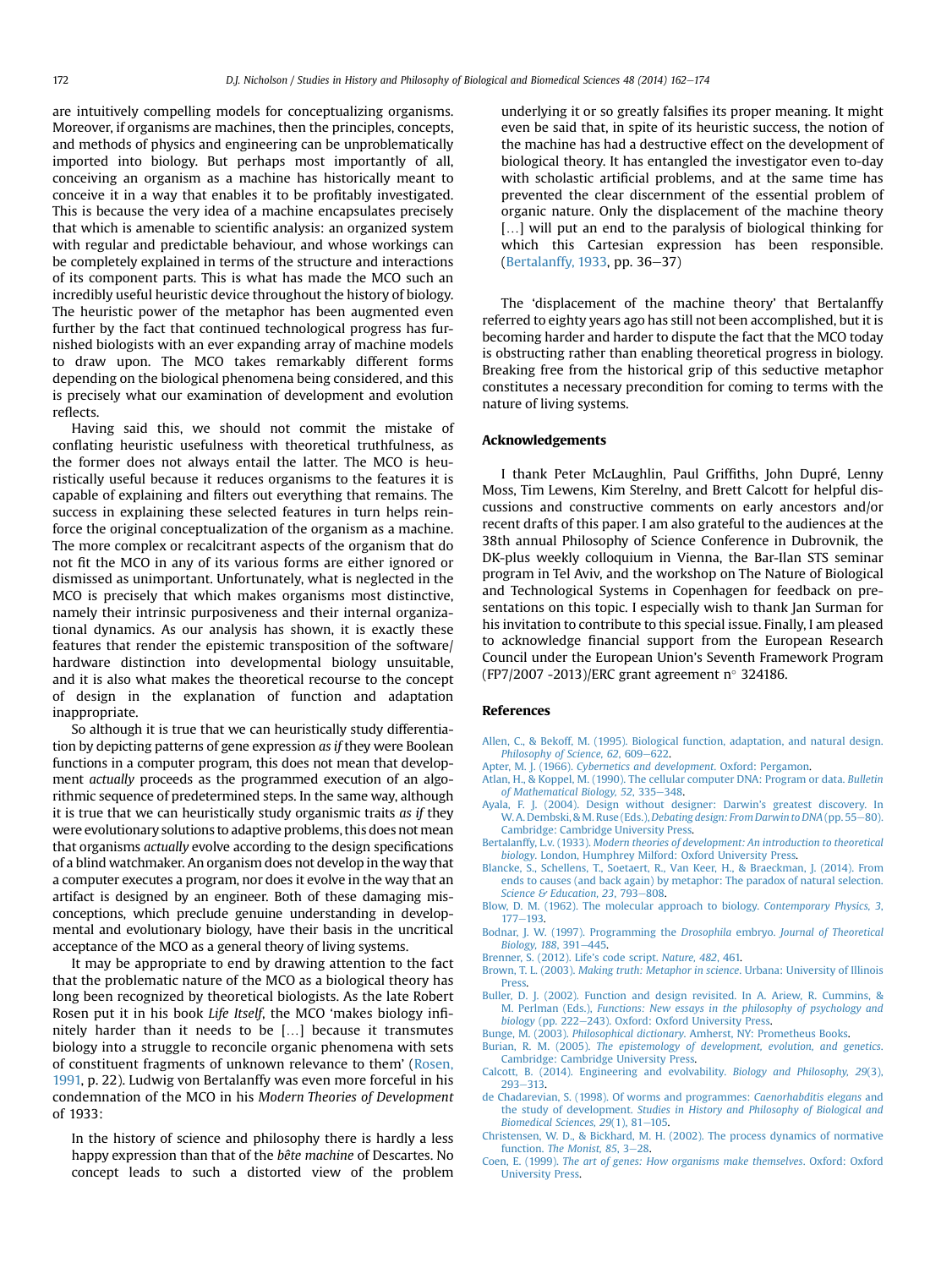- <span id="page-11-0"></span>[Collier, J. \(2000\). Autonomy and process closure as the basis for functionality.](http://refhub.elsevier.com/S1369-8486(14)00108-3/sref18) Annals [of the New York Academy of Sciences, 901](http://refhub.elsevier.com/S1369-8486(14)00108-3/sref18), 280-[291.](http://refhub.elsevier.com/S1369-8486(14)00108-3/sref18)
- [Danchin, A. \(2009\). Bacteria as computers making computers.](http://refhub.elsevier.com/S1369-8486(14)00108-3/sref19) FEMS Microbiological Reviews,  $33, 3-26$ .
- Darwin, C. (1859). [On the origin of species by means of natural selection; or, the](http://refhub.elsevier.com/S1369-8486(14)00108-3/sref20) [preservation of favoured races in the struggle for life](http://refhub.elsevier.com/S1369-8486(14)00108-3/sref20). London: John Murray.
- Darwin, F. (1908). More letters of Charles Darwin [\(Vol. 1\). London: John Murray.](http://refhub.elsevier.com/S1369-8486(14)00108-3/sref21)
- [Davidson, E. H. \(2006\).](http://refhub.elsevier.com/S1369-8486(14)00108-3/sref22) The regulatory genome. Amsterdam: Elsevier.
- [Davidson, E. H. \(2009a\). Developmental biology at the systems level.](http://refhub.elsevier.com/S1369-8486(14)00108-3/sref23) Biochimica et Biophysica Acta,  $1789, 248 - 249$  $1789, 248 - 249$ .

[Davidson, E. H. \(2009b\). Q&A.](http://refhub.elsevier.com/S1369-8486(14)00108-3/sref24) Current Biology, 22(7), R216-[R217.](http://refhub.elsevier.com/S1369-8486(14)00108-3/sref24)

- [Davidson, E. H., McClay, D. R., & Hood, L. \(2003\). Regulatory gene networks and the](http://refhub.elsevier.com/S1369-8486(14)00108-3/sref25) [properties of the developmental process.](http://refhub.elsevier.com/S1369-8486(14)00108-3/sref25) Proceedings of the National Academy of Sciences of the United States of America,  $100(4)$ ,  $1475-1480$ .
- Dawkins, R. (1976). The selfish gene[. Oxford: Oxford University Press.](http://refhub.elsevier.com/S1369-8486(14)00108-3/sref26)
- Dawkins, R. (1986). The blind watchmaker[. New York: W. W. Norton](http://refhub.elsevier.com/S1369-8486(14)00108-3/sref27).
- [Dawkins, R. \(1998\). Universal Darwinism. In D. L. Hull, & M. Ruse \(Eds.\),](http://refhub.elsevier.com/S1369-8486(14)00108-3/sref28) The phi[losophy of biology](http://refhub.elsevier.com/S1369-8486(14)00108-3/sref28) (pp. 15-[37\). Oxford: Oxford University Press](http://refhub.elsevier.com/S1369-8486(14)00108-3/sref28).
- [DeLisi, C. \(1988\). The human genome project.](http://refhub.elsevier.com/S1369-8486(14)00108-3/sref29) American Scientist, 76, 488-[493](http://refhub.elsevier.com/S1369-8486(14)00108-3/sref29).
- Dennett, D. C. (1995). Darwin's dangerous idea[. New York: Simon & Schuster.](http://refhub.elsevier.com/S1369-8486(14)00108-3/sref30)
- [Depew, D. \(2011\). Adaptation as process: The future of Darwinism and the legacy of](http://refhub.elsevier.com/S1369-8486(14)00108-3/sref31) Theodosius Dobzhansky. [Studies in History and Philosophy of Biological and](http://refhub.elsevier.com/S1369-8486(14)00108-3/sref31) [Biomedical Sciences, 42](http://refhub.elsevier.com/S1369-8486(14)00108-3/sref31), 89-[98](http://refhub.elsevier.com/S1369-8486(14)00108-3/sref31).
- Descartes, R. (1998). The world and other writings[. Cambridge: Cambridge University](http://refhub.elsevier.com/S1369-8486(14)00108-3/sref32) [Press](http://refhub.elsevier.com/S1369-8486(14)00108-3/sref32).
- Des Chene, D. (2001). [Spirits & clocks: Machine & organism in Descartes](http://refhub.elsevier.com/S1369-8486(14)00108-3/sref33). Ithaca, NY: [Cornell University Press](http://refhub.elsevier.com/S1369-8486(14)00108-3/sref33).
- Dobzhansky, T. (1970). [Genetics of the evolutionary process](http://refhub.elsevier.com/S1369-8486(14)00108-3/sref34). New York: Columbia [University Press](http://refhub.elsevier.com/S1369-8486(14)00108-3/sref34).
- [Dupré, J. \(2005\). Are there genes? In A. O](http://refhub.elsevier.com/S1369-8486(14)00108-3/sref35)'Hear (Ed.), Philosophy, biology and life (pp. [193](http://refhub.elsevier.com/S1369-8486(14)00108-3/sref35)-[210\). Cambridge: Cambridge University Press](http://refhub.elsevier.com/S1369-8486(14)00108-3/sref35).
- [Edin, B. \(2008\). Assigning biological functions: Making sense of causal chains.](http://refhub.elsevier.com/S1369-8486(14)00108-3/sref36) [Synthese, 161](http://refhub.elsevier.com/S1369-8486(14)00108-3/sref36), 203-[218.](http://refhub.elsevier.com/S1369-8486(14)00108-3/sref36)
- [Fernald, R. D. \(2004\). Eyes: Variety, development and evolution.](http://refhub.elsevier.com/S1369-8486(14)00108-3/sref37) Brain, Behavior and [Evolution, 64](http://refhub.elsevier.com/S1369-8486(14)00108-3/sref37), 141-[147.](http://refhub.elsevier.com/S1369-8486(14)00108-3/sref37)
- [Gardner, A. \(2009\). Adaptation as organism design.](http://refhub.elsevier.com/S1369-8486(14)00108-3/sref38) Biology Letters, 5, 861-[864.](http://refhub.elsevier.com/S1369-8486(14)00108-3/sref38)
- Gibbs, R. W. (2008). [The Cambridge handbook of metaphor and thought](http://refhub.elsevier.com/S1369-8486(14)00108-3/sref39). Cambridge: [Cambridge University Press](http://refhub.elsevier.com/S1369-8486(14)00108-3/sref39).
- [Godfrey-Smith, P. \(1999\). Adaptationism and the power of selection.](http://refhub.elsevier.com/S1369-8486(14)00108-3/sref40) Biology and [Philosophy, 14](http://refhub.elsevier.com/S1369-8486(14)00108-3/sref40), 181-[194](http://refhub.elsevier.com/S1369-8486(14)00108-3/sref40).
- [Gould, S. J., & Lewontin, R. C. \(1979\). The spandrels of San Marco and the](http://refhub.elsevier.com/S1369-8486(14)00108-3/sref41) [Panglossian paradigm: A critique of the adaptationist programme.](http://refhub.elsevier.com/S1369-8486(14)00108-3/sref41) Proceedings [of the Royal Society of London, 205](http://refhub.elsevier.com/S1369-8486(14)00108-3/sref41), 581-[598](http://refhub.elsevier.com/S1369-8486(14)00108-3/sref41).
- [Gould, S. J., & Vrba, E. \(1982\). Exaptation](http://refhub.elsevier.com/S1369-8486(14)00108-3/sref42)--[A missing term in the science of form.](http://refhub.elsevier.com/S1369-8486(14)00108-3/sref42) [Paleobiology, 8](http://refhub.elsevier.com/S1369-8486(14)00108-3/sref42), 4-[15](http://refhub.elsevier.com/S1369-8486(14)00108-3/sref42).
- Griffi[ths, P. E. \(1996\). The historical turn in the study of adaptation.](http://refhub.elsevier.com/S1369-8486(14)00108-3/sref43) British Journal [for the Philosophy of Science, 47](http://refhub.elsevier.com/S1369-8486(14)00108-3/sref43), 511-[532.](http://refhub.elsevier.com/S1369-8486(14)00108-3/sref43)
- Griffi[ths, P. E., & Knight, R. D. \(1998\). What is the developmentalist challenge?](http://refhub.elsevier.com/S1369-8486(14)00108-3/sref44) [Philosophy of Science, 65](http://refhub.elsevier.com/S1369-8486(14)00108-3/sref44), 253-[258](http://refhub.elsevier.com/S1369-8486(14)00108-3/sref44).
- Griffi[ths, P. E., & Neumann-Held, E. M. \(1999\). The many faces of the gene.](http://refhub.elsevier.com/S1369-8486(14)00108-3/sref45) BioSci[ence, 49](http://refhub.elsevier.com/S1369-8486(14)00108-3/sref45)(8), 656-[662.](http://refhub.elsevier.com/S1369-8486(14)00108-3/sref45)
- [Halder, G., Callaerts, P., & Gehring, W. J. \(1995\). Induction of ectopic eyes by targeted](http://refhub.elsevier.com/S1369-8486(14)00108-3/sref46) [expression of the eyeless gene in](http://refhub.elsevier.com/S1369-8486(14)00108-3/sref46) Drosophila. Science, 267(5205), 1788-[1792](http://refhub.elsevier.com/S1369-8486(14)00108-3/sref46).
- Hallyn, F. (2000). [Metaphor and analogy in the sciences](http://refhub.elsevier.com/S1369-8486(14)00108-3/sref47). Dordrecht: Springer Science [& Business Media](http://refhub.elsevier.com/S1369-8486(14)00108-3/sref47).
- [Hartwell, L. H., Hood, L., Goldberg, L. M., & Silver, M. L. \(2011\).](http://refhub.elsevier.com/S1369-8486(14)00108-3/sref48) Genetics: From genes to genomes[. New York: The McGraw-Hill Companies](http://refhub.elsevier.com/S1369-8486(14)00108-3/sref48).
- Hertwig, O. (1900). [The biological problem of to-day: Preformation or epigenesis? The](http://refhub.elsevier.com/S1369-8486(14)00108-3/sref49) [basis of a theory of organic development](http://refhub.elsevier.com/S1369-8486(14)00108-3/sref49). New York: The MacMillan Co.
- Huxley, J. (1943). [Evolution: The modern synthesis](http://refhub.elsevier.com/S1369-8486(14)00108-3/sref51). New York: Harper & Sons.
- [Jablonka, E., & Lamb, M. J. \(2005\).](http://refhub.elsevier.com/S1369-8486(14)00108-3/sref52) Evolution in four dimensions. Cambridge, MA: MIT [Press](http://refhub.elsevier.com/S1369-8486(14)00108-3/sref52).
- Jacob, F. (1973). [The logic of life: A history of heredity](http://refhub.elsevier.com/S1369-8486(14)00108-3/sref53). New York: Pantheon.
- [Jacob, F. \(1977\). Evolution and tinkering.](http://refhub.elsevier.com/S1369-8486(14)00108-3/sref54) Science, 196, 1161-[1166.](http://refhub.elsevier.com/S1369-8486(14)00108-3/sref54)
- [Jacob, F., & Monod, J. \(1961\). Genetic regulatory mechanisms in the synthesis of](http://refhub.elsevier.com/S1369-8486(14)00108-3/sref55) proteins. [Journal of Molecular Biology, 3](http://refhub.elsevier.com/S1369-8486(14)00108-3/sref55), 318-[356](http://refhub.elsevier.com/S1369-8486(14)00108-3/sref55).
- [Kaern, M., Elston, T. C., Blake, W. J., & Collins, J. J. \(2005\). Stochasticity in gene](http://refhub.elsevier.com/S1369-8486(14)00108-3/sref56) [expression: From theories to phenotypes.](http://refhub.elsevier.com/S1369-8486(14)00108-3/sref56) Nature Reviews, 6, 451-[464.](http://refhub.elsevier.com/S1369-8486(14)00108-3/sref56)
- Keller, E. F. (2000a). The century of the gene[. Cambridge, MA: Harvard University](http://refhub.elsevier.com/S1369-8486(14)00108-3/sref57) [Press](http://refhub.elsevier.com/S1369-8486(14)00108-3/sref57).
- [Keller, E. F. \(2000b\). Decoding the genetic program: Or, some circular logic in the](http://refhub.elsevier.com/S1369-8486(14)00108-3/sref58) [logic of circularity. In P. J. Beurton, R. Falk, & H.-J. Rheinberger \(Eds.\),](http://refhub.elsevier.com/S1369-8486(14)00108-3/sref58) The concept [of the gene in development and evolution](http://refhub.elsevier.com/S1369-8486(14)00108-3/sref58) (pp. 159-[177\). Cambridge: Cambridge](http://refhub.elsevier.com/S1369-8486(14)00108-3/sref58) [University Press](http://refhub.elsevier.com/S1369-8486(14)00108-3/sref58).
- Keller, E. F. (2002). [Making sense of life: Explaining biological development with](http://refhub.elsevier.com/S1369-8486(14)00108-3/sref59) models, metaphors, and machines[. Cambridge, MA: Harvard University Press](http://refhub.elsevier.com/S1369-8486(14)00108-3/sref59).
- [Kirschner, M., Gerhart, M., & Mitchison, T. \(2000\). Molecular](http://refhub.elsevier.com/S1369-8486(14)00108-3/sref60) "vitalism". Cell, 100,  $79 - 88.$  $79 - 88.$  $79 - 88.$
- [Kitcher, P. \(1993\). Function and design.](http://refhub.elsevier.com/S1369-8486(14)00108-3/sref61) Midwest Studies in Philosophy, 18, 379-[397.](http://refhub.elsevier.com/S1369-8486(14)00108-3/sref61) [Konopka, A. K. \(2002\). Grand metaphors of biology in the genome era.](http://refhub.elsevier.com/S1369-8486(14)00108-3/sref62) Computers and Chemistry,  $26$ , 397-[401.](http://refhub.elsevier.com/S1369-8486(14)00108-3/sref62)
- Kövecses, Z. (2010). [Metaphor: A practical introduction](http://refhub.elsevier.com/S1369-8486(14)00108-3/sref63) (2nd ed.). Oxford: Oxford [University Press](http://refhub.elsevier.com/S1369-8486(14)00108-3/sref63).
- [Krohs, U. \(2009\). Functions as based on a concept of general design.](http://refhub.elsevier.com/S1369-8486(14)00108-3/sref64) Synthese, 166,  $69 - 89.$  $69 - 89.$  $69 - 89.$
- [Lakoff, G., & Johnson, M. \(1980\).](http://refhub.elsevier.com/S1369-8486(14)00108-3/sref65) Metaphors we live by. Chicago: Chicago University [Press](http://refhub.elsevier.com/S1369-8486(14)00108-3/sref65).
- [Lauder, G. V. \(1982\). Historical biology and the problem of design.](http://refhub.elsevier.com/S1369-8486(14)00108-3/sref66) Journal of [Theoretical Biology, 97](http://refhub.elsevier.com/S1369-8486(14)00108-3/sref66), 57-[67.](http://refhub.elsevier.com/S1369-8486(14)00108-3/sref66)
- [Lewens, T. \(2002\). Adaptationism and engineering.](http://refhub.elsevier.com/S1369-8486(14)00108-3/sref67) Biology and Philosophy, 17,  $1-31$ . Lewens, T. (2004). [Organisms and artifacts: Design in nature and elsewhere](http://refhub.elsevier.com/S1369-8486(14)00108-3/sref68). Cam-
- [bridge, MA: MIT Press](http://refhub.elsevier.com/S1369-8486(14)00108-3/sref68). [Lewontin, R. C. \(1996\). Biology as engineering. In J. Collado-Vides, B. Magasanik, &](http://refhub.elsevier.com/S1369-8486(14)00108-3/sref69) T. F. Smith (Eds.), [Integrative approaches to molecular biology](http://refhub.elsevier.com/S1369-8486(14)00108-3/sref69) (pp.  $1-10$ ). Cam-
- [bridge, MA: MIT Press](http://refhub.elsevier.com/S1369-8486(14)00108-3/sref69). Lewontin, R. C. (2000a). [The triple helix: Gene, organism, and environment](http://refhub.elsevier.com/S1369-8486(14)00108-3/sref70). Cam[bridge, MA: Harvard University Press.](http://refhub.elsevier.com/S1369-8486(14)00108-3/sref70)
- [Lewontin, R. C. \(2000b\). Foreword. In S. Oyama \(Ed.\),](http://refhub.elsevier.com/S1369-8486(14)00108-3/sref71) The ontogeny of information [\(2nd ed.\) \(pp. vii](http://refhub.elsevier.com/S1369-8486(14)00108-3/sref71)-[xvi\). Durham, NC: Duke University Press](http://refhub.elsevier.com/S1369-8486(14)00108-3/sref71).
- [Lewontin, R. C. \(2009\). Foreword: Carving nature at its joints? In A. Barberousse,](http://refhub.elsevier.com/S1369-8486(14)00108-3/sref72) [M. Morange, & T. Pradeu \(Eds.\),](http://refhub.elsevier.com/S1369-8486(14)00108-3/sref72) Mapping the future of biology (pp. v-[vii\). Boston,](http://refhub.elsevier.com/S1369-8486(14)00108-3/sref72) [MA: Springer.](http://refhub.elsevier.com/S1369-8486(14)00108-3/sref72)
- [Losick, R., & Desplan, C. \(2008\). Stochasticity and cell fate.](http://refhub.elsevier.com/S1369-8486(14)00108-3/sref73) Science, 320, 65-[68.](http://refhub.elsevier.com/S1369-8486(14)00108-3/sref73)
- [Matthen, M. \(1997\). Teleology and the product analogy.](http://refhub.elsevier.com/S1369-8486(14)00108-3/sref74) Australasian Journal of Philosophy,  $75, 21-37$ .
- [Maynard Smith, J. \(2000\). The concept of information in biology.](http://refhub.elsevier.com/S1369-8486(14)00108-3/sref75) Philosophy of [Science, 67](http://refhub.elsevier.com/S1369-8486(14)00108-3/sref75), 177-[194.](http://refhub.elsevier.com/S1369-8486(14)00108-3/sref75)
- [Mayr, E. \(1961\). Cause and effect in biology.](http://refhub.elsevier.com/S1369-8486(14)00108-3/sref76) Science,  $134$ ,  $1501-1506$  $1501-1506$ .
- Mayr, E. (1982). The growth of biological thought[. Cambridge, MA: Harvard Univer](http://refhub.elsevier.com/S1369-8486(14)00108-3/sref77)[sity Press](http://refhub.elsevier.com/S1369-8486(14)00108-3/sref77).
- Mayr, E. (1997). This is biology[. Cambridge, MA: Harvard University Press](http://refhub.elsevier.com/S1369-8486(14)00108-3/sref78).
- McLaughlin, P. (2001). [What functions explain: Functional explanation and self](http://refhub.elsevier.com/S1369-8486(14)00108-3/sref79)reproducing systems[. Cambridge: Cambridge University Press.](http://refhub.elsevier.com/S1369-8486(14)00108-3/sref79)
- Millikan, R. G. (1984). [Language, thought, and other biological categories: New foun-](http://refhub.elsevier.com/S1369-8486(14)00108-3/sref80)
- dations for realism[. Cambridge, MA: MIT Press](http://refhub.elsevier.com/S1369-8486(14)00108-3/sref80). [Moss, L. \(1992\). A kernel of truth? On the reality of the genetic program.](http://refhub.elsevier.com/S1369-8486(14)00108-3/sref81) PSA: Pro-ceedings of the Biennial Meeting of the Philosophy of Science Association, 1, 335-[348](http://refhub.elsevier.com/S1369-8486(14)00108-3/sref81).
- [Moss, L. \(2002\). From representational preformationism to the epigenesis of](http://refhub.elsevier.com/S1369-8486(14)00108-3/sref82) openness to the world? Refl[ections on a new vision of the organism.](http://refhub.elsevier.com/S1369-8486(14)00108-3/sref82) Annals of [the New York Academy of Sciences, 981](http://refhub.elsevier.com/S1369-8486(14)00108-3/sref82), 219-[229.](http://refhub.elsevier.com/S1369-8486(14)00108-3/sref82)
- [Mossio, M., Saborido, C., & Moreno, A. \(2009\). An organizational account of bio-](http://refhub.elsevier.com/S1369-8486(14)00108-3/sref83)logical functions. [British Journal for the Philosophy of Science, 60](http://refhub.elsevier.com/S1369-8486(14)00108-3/sref83), 813-[841.](http://refhub.elsevier.com/S1369-8486(14)00108-3/sref83)
- [Neander, K. \(1991\). The teleological notion of](http://refhub.elsevier.com/S1369-8486(14)00108-3/sref84) "function". Australasian Journal of [Philosophy, 69](http://refhub.elsevier.com/S1369-8486(14)00108-3/sref84), 454-[468](http://refhub.elsevier.com/S1369-8486(14)00108-3/sref84).
- [Nicholson, D. J. \(2012\). The concept of mechanism in biology.](http://refhub.elsevier.com/S1369-8486(14)00108-3/sref85) Studies in History and [Philosophy of Biological and Biomedical Sciences, 43](http://refhub.elsevier.com/S1369-8486(14)00108-3/sref85), 152-[163.](http://refhub.elsevier.com/S1369-8486(14)00108-3/sref85)
- [Nicholson, D. J. \(2013\). Organisms](http://refhub.elsevier.com/S1369-8486(14)00108-3/sref86)  $\neq$  machines. [Studies in History and Philosophy of](http://refhub.elsevier.com/S1369-8486(14)00108-3/sref86) [Biological and Biomedical Sciences, 44](http://refhub.elsevier.com/S1369-8486(14)00108-3/sref86), 669-[678](http://refhub.elsevier.com/S1369-8486(14)00108-3/sref86).
- [Nijhout, H. F. \(1990\). Metaphors and the role of genes in development.](http://refhub.elsevier.com/S1369-8486(14)00108-3/sref87) BioEssays, 12,  $441 - 446$  $441 - 446$
- Noble, D. (2006). [The music of life: Biology beyond the genome](http://refhub.elsevier.com/S1369-8486(14)00108-3/sref88). Oxford: Oxford [University Press](http://refhub.elsevier.com/S1369-8486(14)00108-3/sref88).
- [Odling-Smee, J., Laland, L., & Feldman, M. \(2003\).](http://refhub.elsevier.com/S1369-8486(14)00108-3/sref89) Niche construction: The neglected process in evolution[. Princeton: Princeton University Press](http://refhub.elsevier.com/S1369-8486(14)00108-3/sref89).
- Ollason, J. G. (1987). Artifi[cial design in natural history: Why it](http://refhub.elsevier.com/S1369-8486(14)00108-3/sref90)'s so easy to [understand animal behavior. In P. Bateson, & P. Klopfer \(Eds.\),](http://refhub.elsevier.com/S1369-8486(14)00108-3/sref90) Alternatives: [Perspectives in ethology](http://refhub.elsevier.com/S1369-8486(14)00108-3/sref90) (Vol. 7, pp. 233-[257\). New York: Plenum](http://refhub.elsevier.com/S1369-8486(14)00108-3/sref90).
- Ospovat, D. (1981). The development of Darwin'[s theory: Natural history, natural the](http://refhub.elsevier.com/S1369-8486(14)00108-3/sref91)[ology, and natural selection, 1838](http://refhub.elsevier.com/S1369-8486(14)00108-3/sref91)-1859[. Cambridge: Cambridge University Press](http://refhub.elsevier.com/S1369-8486(14)00108-3/sref91).
- Oyama, S. (2000). The ontogeny of information [\(2nd ed.\). Durham, NC: Duke Uni](http://refhub.elsevier.com/S1369-8486(14)00108-3/sref92)[versity Press.](http://refhub.elsevier.com/S1369-8486(14)00108-3/sref92)
- Oyama, S., Griffiths, P. E., & Gray, R. D. (2001). [Cycles of contingency: Developmental](http://refhub.elsevier.com/S1369-8486(14)00108-3/sref93) systems and evolution[. Cambridge, MA: MIT Press](http://refhub.elsevier.com/S1369-8486(14)00108-3/sref93).
- Paley, W. (2006). [Natural theology: Or, evidences of the existence and attributes of the](http://refhub.elsevier.com/S1369-8486(14)00108-3/sref94) [deity, collected from the appearances of nature](http://refhub.elsevier.com/S1369-8486(14)00108-3/sref94). Oxford: Oxford University Press [\(First published 1802\)](http://refhub.elsevier.com/S1369-8486(14)00108-3/sref94)
- Pigliucci, M. (2001). [Phenotypic plasticity: Beyond nature and nurture](http://refhub.elsevier.com/S1369-8486(14)00108-3/sref115). Baltimore: [Johns Hopkins University Press](http://refhub.elsevier.com/S1369-8486(14)00108-3/sref115).
- [Raj, A., & van Oudenaarden, A. \(2008\). Nature, nurture, or chance: Stochastic gene](http://refhub.elsevier.com/S1369-8486(14)00108-3/sref95) [expression and its consequences.](http://refhub.elsevier.com/S1369-8486(14)00108-3/sref95) Cell, 135, 216-[226.](http://refhub.elsevier.com/S1369-8486(14)00108-3/sref95)
- Reiss, J. O. (2009). [Not by design: Retiring Darwin](http://refhub.elsevier.com/S1369-8486(14)00108-3/sref96)'s watchmaker. California: Univer[sity of California Press](http://refhub.elsevier.com/S1369-8486(14)00108-3/sref96).
- Roe, S. A. (1981). [Matter, life, and generation: Eighteenth-century embryology and the](http://refhub.elsevier.com/S1369-8486(14)00108-3/sref97) Haller-Wolff debate[. Cambridge: Cambridge University Press](http://refhub.elsevier.com/S1369-8486(14)00108-3/sref97).
- Rosen, R. (1991). [Life itself: A comprehensive inquiry into the nature, origin, and](http://refhub.elsevier.com/S1369-8486(14)00108-3/sref98) fabrication of life[. New York: Columbia University Press](http://refhub.elsevier.com/S1369-8486(14)00108-3/sref98).
- [Rosenberg, A. \(1997\). Reductionism redux: Computing the embryo.](http://refhub.elsevier.com/S1369-8486(14)00108-3/sref99) Biology and [Philosophy, 12](http://refhub.elsevier.com/S1369-8486(14)00108-3/sref99), 445-[470](http://refhub.elsevier.com/S1369-8486(14)00108-3/sref99).
- [Rosenberg, A. \(2005\). Defending information-free genocentrism.](http://refhub.elsevier.com/S1369-8486(14)00108-3/sref100) History and Philosophy of the Life Sciences,  $27, 345-359$ .
- Rosenberg, A. (2006). [Darwinian reductionism. Or, how to stop worrying and love](http://refhub.elsevier.com/S1369-8486(14)00108-3/sref101) molecular biology[. Chicago: The University of Chicago Press](http://refhub.elsevier.com/S1369-8486(14)00108-3/sref101).
- Ruse, M. (2003). [Darwin and design: Does evolution have a purpose?](http://refhub.elsevier.com/S1369-8486(14)00108-3/sref102) Cambridge, MA: [Harvard University Press.](http://refhub.elsevier.com/S1369-8486(14)00108-3/sref102)
- Ruse, M. (2010). Science and spirituality[. Cambridge: Cambridge University Press](http://refhub.elsevier.com/S1369-8486(14)00108-3/sref103). [Schlosser, G. \(1998\). Self-re-production and functionality: A systems-theoretical](http://refhub.elsevier.com/S1369-8486(14)00108-3/sref104)
- [approach to teleological explanation.](http://refhub.elsevier.com/S1369-8486(14)00108-3/sref104) Synthese, 116, 303-[354](http://refhub.elsevier.com/S1369-8486(14)00108-3/sref104).
- [Schrödinger, E. \(1944\).](http://refhub.elsevier.com/S1369-8486(14)00108-3/sref105) What is life? New York: Macmillan.
- Smith, J. E. H. (2006). [The problem of animal generation in early modern philosophy](http://refhub.elsevier.com/S1369-8486(14)00108-3/sref106). [Cambridge: Cambridge University Press](http://refhub.elsevier.com/S1369-8486(14)00108-3/sref106).